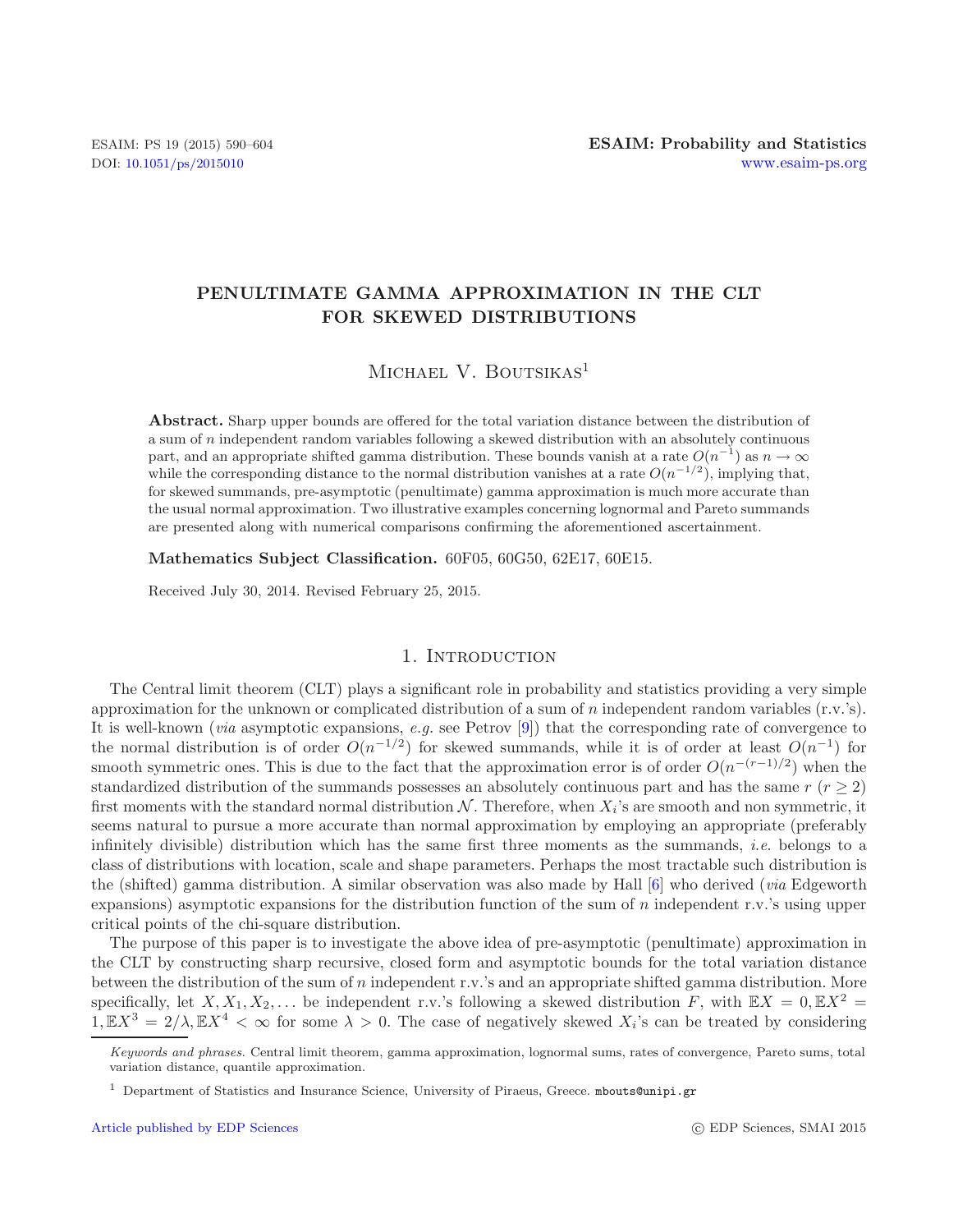the  $-X_i$ 's. Assume also that F has an absolutely continuous part. Denoting by  $\mathcal{SG}_\theta$  the (shifted by  $-\theta$ ) gamma distribution with scale parameter  $\theta$  and shape parameter  $\theta^2$ , we show that the total variation distance.  $\mathbf{d}(F_n, \mathcal{SG}_{\sqrt{n}\lambda})$ , between the distribution  $F_n$  of the standardized sum  $n^{-1/2} \sum_{i=1}^n X_i$  and  $\mathcal{SG}_{\sqrt{n}\lambda}$ , is bounded above by a closed form upper bound  $D_n$  (*cf.* Thm. [3.2\)](#page-4-0) which is of order  $O(n^{-1})$ . It is further proved (*cf.* Thm. [3.4](#page-6-0) and [\(3.9\)](#page-6-1)) that for a large class of distributions of the summands, the same distance is asymptotically bounded above by

$$
\frac{\|\varphi^{(4)}\|}{16n} \left| 1 + \frac{(\mathbb{E}X^3)^2}{2} - \frac{\mathbb{E}X^4}{3} \right|, \quad \left( \|\varphi^{(4)}\| = 4 e^{\frac{-3 - \sqrt{6}}{2}} \frac{e^{\sqrt{6}} \sqrt{3 - \sqrt{6}} + \sqrt{3 + \sqrt{6}}}{\sqrt{\pi/3}} \approx 2.8 \right)
$$

where  $\|\varphi^{(k)}\|$  denotes the  $L_1$  norm of the kth order derivative of the density  $\varphi$  of the standard normal law N. Note that the corresponding distance between  $F_n$  and  $\mathcal N$  is (*cf.* Sirazhdinov and Mamatov [\[15](#page-14-2)])

<span id="page-1-0"></span>
$$
\mathbf{d}(F_n, \mathcal{N}) \sim \frac{\|\varphi^{(3)}\|}{12\sqrt{n}} \|\mathbb{E}X^3\|, \quad \left(\|\varphi^{(3)}\| = \frac{2 + 8e^{-3/2}}{\sqrt{2\pi}} \approx 1.51\right) \tag{1.1}
$$

(we write  $a_n \sim b_n$  when  $a_n/b_n \to 1$ ) and therefore  $F_n$  approaches  $\mathcal{SG}_{\sqrt{n}\lambda}$  with an approximation error of order  $O(n^{-1})$ , while both  $\mathcal{SG}_{\sqrt{n}}$  and  $F_n$  converge slower to N, at a rate  $O(n^{-1/2})$ . Consequently, in practice it may be preferable to consider a gamma  $(\mathcal{SG}_{\sqrt{n}\lambda}, \lambda = 2/\mathbb{E}X^3)$  instead of normal approximation for standardized sums of skewed r.v.'s, especially when the summands follow heavy tailed distributions (but with finite first four moments), and for relatively small and moderate values of n, since for large n, the distributions  $\mathcal{SG}_{\sqrt{n}}$  and N are practically identical.

It is worth mentioning that  $F_n$  could also be approximated by appropriate asymptotic expansions with the same O(n−<sup>1</sup>) or higher order (*cf. e.g.* Petrov [\[9](#page-14-0)]). The advantage of our approach is that we use a proper probability distribution  $(\mathcal{SG}_{\sqrt{n}})$  and that we offer explicit (closed form) error bounds whereas the approximation error of the asymptotic expansions do not possess a closed form.

The idea of using the first three or four moments of a sum of r.v.'s in order to approximate its unknown skewed distribution has been employed by many researchers in diverse practical applications. Usually a three or four parameter distribution is proposed in order to fit given data by equating the sample and distribution moments. For example, in the actuarial literature various approximations have been proposed for the distribution of the aggregate claims in a nonlife insurance portfolio. These include shifted gamma, inverse Gaussian (IG), and gamma-IG (*e.g. cf.* Reijnen *et al.* [\[14\]](#page-14-3) and the references therein). The results of the present article theoretically justify the use of a shifted gamma distribution by relying on the first three moments of  $F_n$ . It seems that if we could exploit more than the first three moments, we could obtain results with even higher approximation order, but the whole analysis would then be much more complicated.

The organization of the paper is as follows. In the following Section 2 we present necessary notations and auxiliary results, concerning properties (i) of specific probability metrics and (ii) of the standardized gamma distribution. In Section 3 we offer recursive, closed form and asymptotic upper bounds for the total variation distance of interest. Our methodology is based on elementary properties of probability metrics and certain smoothing inequalities (*cf.* Lem. [2.1\)](#page-2-0). In the second part of this section we demonstrate how the shifted gamma distribution can be used for quantile approximations, and include an example concerning the noncentral chisquared distribution. Finally, in Section 4, we present two illustrative examples concerning sums of lognormal and Pareto r.v.'s, along with numerical comparisons that reveal the applicability and the performance of our main results.

Note that all the results are formulated using the total variation distance **d**, but with a proper modification of our methodology, analogous results could also be established for other distances, *e.g.* for the Kolmogorov distance  $\rho$ . Nevertheless, since  $\rho \leq d$ , all the upper bounds for **d** are also upper bounds for  $\rho$ .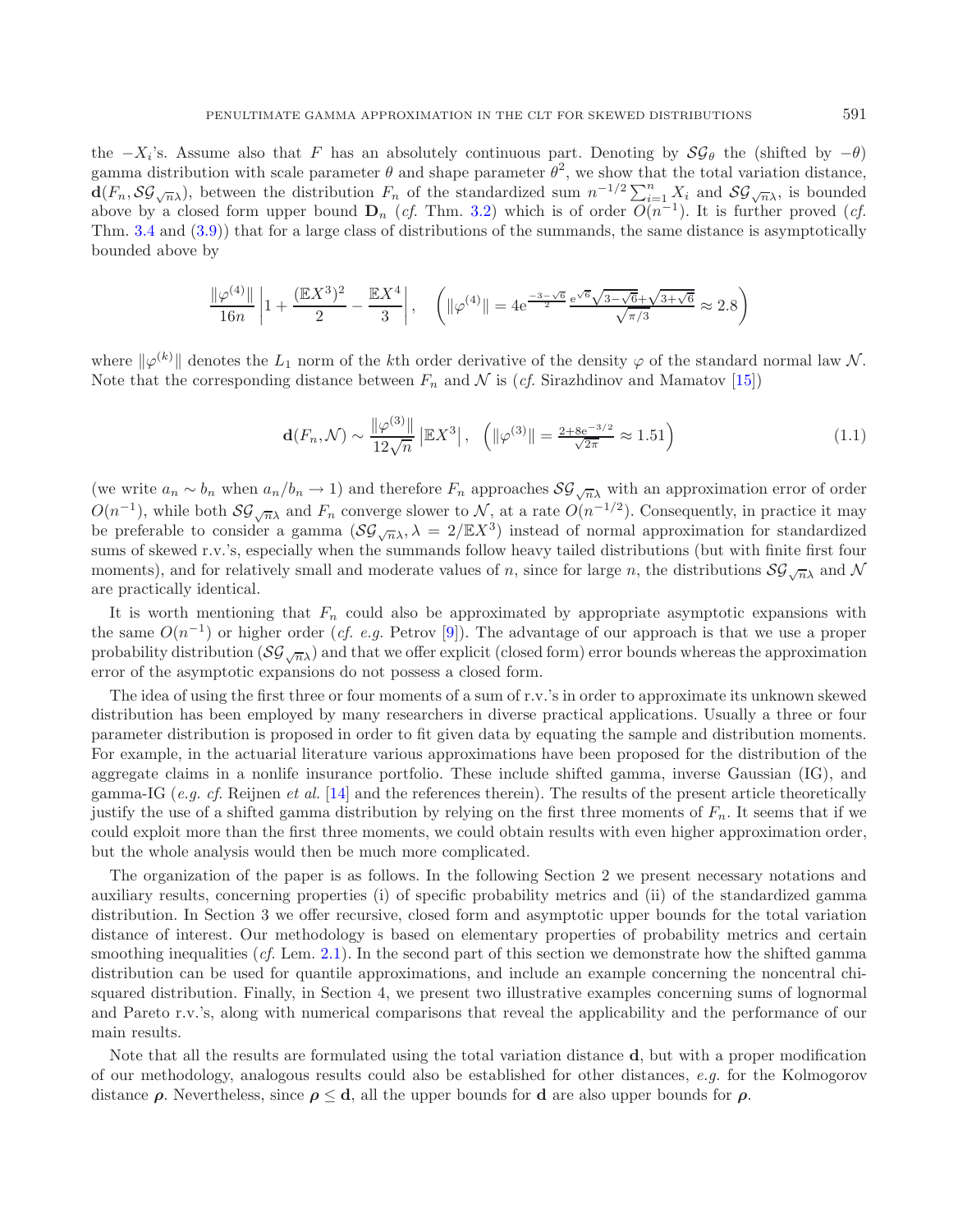# <span id="page-2-3"></span>2. Preliminaries-Notations

### **2.1. Probability metrics**

<span id="page-2-1"></span>We denote by  $\mathcal{L}Y$ ,  $F_Y$  and  $f_Y$  the distribution, the cumulative distribution function (c.d.f.) and the probability density function (p.d.f.) respectively of a r.v. Y. The *total variation* and *Zolotarev's distance ( ζ*-metrics *of order*  $s \in \mathbb{N}$ ) between the distributions of two r.v.'s W, Y are defined respectively by

$$
\mathbf{d}\left(\mathcal{L}W,\mathcal{L}Y\right) = \sup_{A \in \mathcal{B}(\mathbb{R})} \left|P\left(W \in A\right) - P\left(Y \in A\right)\right| = \frac{1}{2} \int_{\mathbb{R}} |f_W(x) - f_Y(x)| dx, \tag{2.1}
$$
\n
$$
\zeta_s(\mathcal{L}W,\mathcal{L}Y) = \frac{1}{(s-1)!} \int_{-\infty}^{\infty} \left| \mathbb{E}(W - t)_+^{s-1} - \mathbb{E}(Y - t)_+^{s-1} \right| dt,
$$

where  $\mathcal{B}(\mathbb{R})$  denotes the Borel sets of  $\mathbb{R}$ , and  $y_+^s \stackrel{\text{def}}{=} (\max\{y, 0\})^s$ . The second equality in [\(2.1\)](#page-2-1) holds true when the densities  $f_W$ ,  $f_Y$  exist. It follows readily from [\(2.1\)](#page-2-1) that  $\mathbf{d}(\mathcal{L}g(W), \mathcal{L}g(Y)) \leq \mathbf{d}(\mathcal{L}W, \mathcal{L}Y)$  for every measurable g, and thus the law of  $g(W)$  approximates the law of  $g(Y)$  with (at least) the same accuracy as the law of W approximates the law of Y. Note also that the distance  $\zeta_s(\mathcal{L}W,\mathcal{L}Y)$  can be used only when  $\mathbb{E}W^i = \mathbb{E}Y^i$ ,  $i = 1, 2, \ldots, s-1$  (and in this case, it is bounded above by  $(\mathbb{E}|W|^s + \mathbb{E}|Y|^s)/s!$ ) because otherwise it is not finite. In what follows, for simplicity, we shall write Y instead of  $\mathcal{L}Y$  in **d** or  $\zeta$ .

The metrics **d** and *ζ*<sup>s</sup> possess the *regularity,* the *homogeneity* and the *subadditivity* property for independent summands (*e.g.*, see Rachev [\[11](#page-14-4)], p. 264). Thus, for  $\zeta_s$  it can be proved that,

<span id="page-2-2"></span>
$$
\zeta_s \left( c \sum_{i=1}^n W_i, c \sum_{i=1}^n Y_i \right) \le c^s \sum_{i=1}^n \zeta_s(W_i, Y_i), \quad n, s \in \mathbb{N}, \ c > 0,
$$
\n(2.2)

for independent  $W_i$ 's and independent  $Y_i$ 's. It is also worth mentioning that when the distributions of two r.v.'s W, Y are s-convex ordered, the distance  $\zeta_s(W, Y)$  takes on a very simple form. Specifically, if  $W \leq_{s-cx} Y$ , for some  $s \in \mathbb{N}$  (*i.e.*  $\mathbb{E}\phi(W) \leq \mathbb{E}\phi(Y)$  for all regular s-convex functions  $\phi$  for which the expectations exist; *cf.* Denuit *et al.* [\[4\]](#page-14-5)), then (*cf.* Boutsikas and Vaggelatou [\[3\]](#page-14-6)),

$$
\zeta_s(W,Y) = \frac{\mathbb{E}Y^s - \mathbb{E}W^s}{s!}.
$$
\n(2.3)

The following Lemma [2.1](#page-2-0) offers two smoothing inequalities for the metric **d**. Part (a) has been employed in the past for the derivation of Berry–Esseen-type or Poisson approximation results. Its proof can be found in Rachev [\[11](#page-14-4)], p. 274 (see also Boutsikas and Vaggelatou [\[3](#page-14-6)] for a more general result). Part (b) was given by Boutsikas [\[1](#page-14-7)] while similar inequalities can be found in a number of papers in the literature (*e.g.* see Rachev [\[11](#page-14-4)], p. 325; Zolotarev [\[17\]](#page-14-8), p. 294 or Rachev and Ruschendorf [\[12\]](#page-14-9)). Recall that the  $L_1$  norm of a function f is  $||f|| = \int_{-\infty}^{\infty} |f(x)| dx.$ 

### <span id="page-2-0"></span>**Lemma 2.1.**

(a) If the r.v.'s  $Y, Y'$  are independent of the r.v.'s  $W, W'$  then

$$
\mathbf{d}(W + Y, W + Y') \le 2\mathbf{d}(Y, Y')\mathbf{d}(W, W') + \mathbf{d}(W' + Y, W' + Y').
$$

(b) Let  $Z$  be a r.v., independent of the r.v.'s  $W, Y$ , with Lebesgue density  $f_Z$ ,  $k$ -times differentiable on  $\mathbb{R}$ , and *denote by*  $f_Z^{(k)}$  *its kth order derivative*  $(f^0 = f)$ *. If*  $\zeta_k(W, Y) < \infty$ ,  $k \geq 1$ *, then,* 

$$
\mathbf{d}(W+Z,Y+Z) \leq \frac{1}{2} \left\| f_Z^{(k)} \right\| \left| \mathcal{L}_k(W,Y) \right|
$$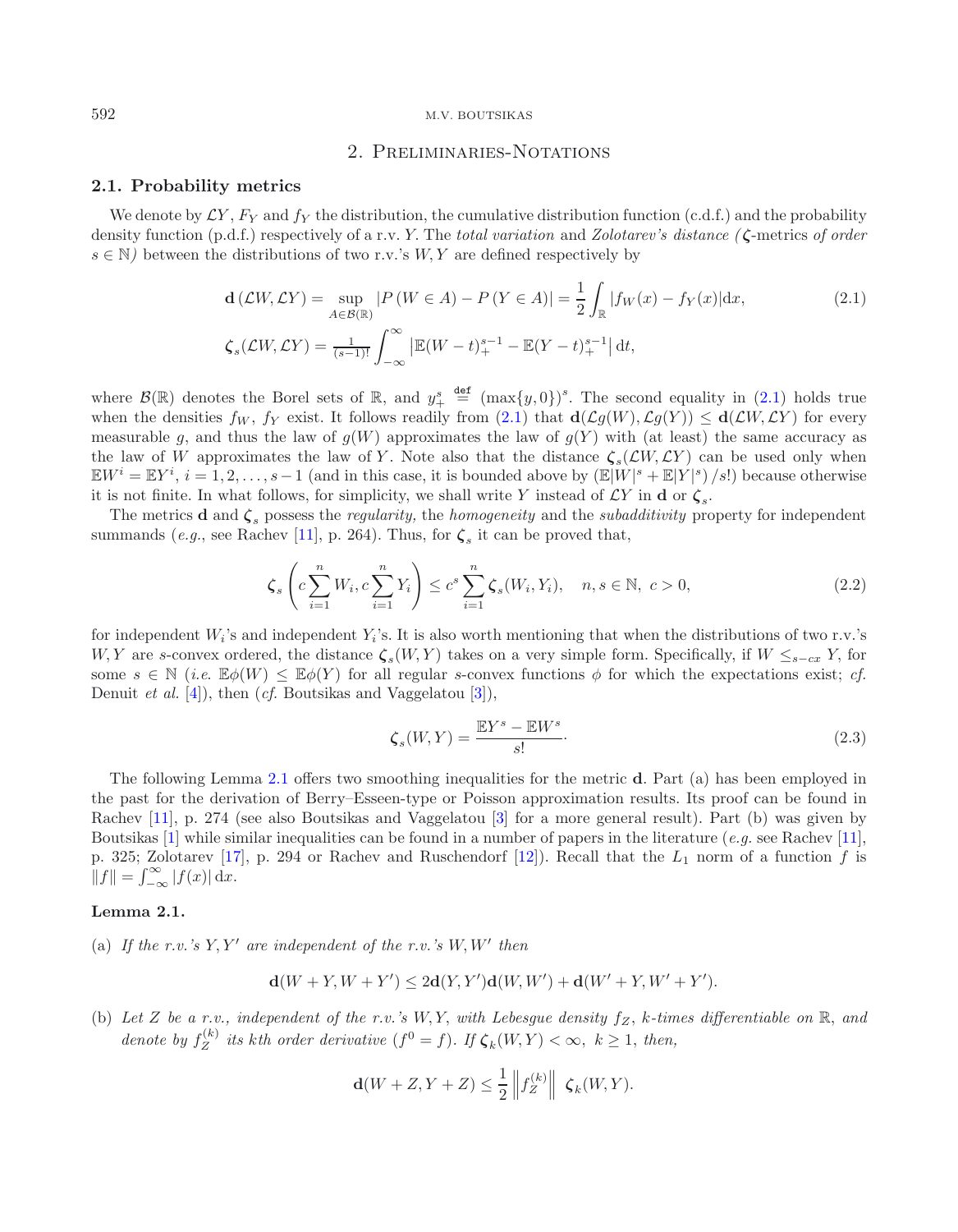# **2.2. (ii) The shifted gamma distribution**

We denote by  $\mathcal{G}(\kappa, \lambda, c)$  the shifted gamma distribution with p.d.f.,

$$
f_{\mathcal{G}(\kappa,\lambda,c)}(x) = \frac{\lambda^{\kappa}}{\Gamma(\kappa)}(x-c)^{\kappa-1}e^{-\lambda(x-c)}, \quad x \ge c,
$$

where  $\kappa > 0, \lambda > 0$  and  $c \in R$  are the shape, scale and location parameters respectively. Obviously, the ordinary gamma distribution simply is  $\mathcal{G}(\kappa, \lambda, 0) \equiv \mathcal{G}(\kappa, \lambda)$  and if a r.v.  $G \sim \mathcal{G}(\kappa, \lambda)$  then  $Y = G + c \sim \mathcal{G}(\kappa, \lambda, c)$  and for  $k = 1, 2, ...,$ 

$$
\mathbb{E}G^{k} = \frac{\prod_{j=0}^{k-1}(\kappa + j)}{\lambda^{k}}, \quad \mathbb{E}Y^{k} = \mathbb{E}(G + c)^{k} = c^{k} + \sum_{i=1}^{k} {k \choose i} \frac{\prod_{j=0}^{i-1}(\kappa + j)}{\lambda^{i}} c^{k-i}.
$$

It is easy to verify that, if the independent r.v.'s  $Y_1, Y_2, \ldots, Y_n \sim \mathcal{G}(\kappa, \lambda, c)$  then the sum  $S = \sum_{i=1}^n (bY_i + d)$  for  $b > 0, d \in R$ , follows the shifted gamma distribution  $\mathcal{G}(n\kappa, \lambda/b, n(d+bc))$ . We observe that, if  $\overline{X \sim \mathcal{G}(\lambda^2, \lambda, -\lambda)}$ then

$$
\mathbb{E}X = 0, \mathbb{E}X^2 = 1, \mathbb{E}X^3 = \frac{2}{\lambda}, \mathbb{E}X^4 = 3 + \frac{6}{\lambda^2}.
$$

We call the above distribution *standardized gamma* with parameter  $\lambda$  and denote it by  $\mathcal{SG}_{\lambda} \equiv \mathcal{G}(\lambda^2, \lambda, -\lambda)$ . It can be easily verified through the CLT that  $\mathcal{SG}_{\lambda}$  converges to the standard normal distribution,  $\mathcal{N}$ , as  $\lambda \to \infty$ .

We also denote by  $\varphi(x) = (2\pi)^{-1/2} e^{-x^2/2}$  the standard normal density, and by  $f_{\mathcal{G}(\kappa,\lambda,c)}^{(k)}$  and  $\varphi^{(k)}$  the kth order derivative  $(k = 1, 2, ...)$  of  $f_{\mathcal{G}(\kappa,\lambda,c)}$  and  $\varphi$  respectively. In the next lemma we offer a simple in form upper bound for the norm  $|| f_{\mathcal{G}(\kappa,\lambda,c)}^{(4)}||$  $\| = \| f_{\mathcal{G}(\kappa,\lambda)}^{(4)} \|$ || and derive its asymptotic relation with the norm  $\|\varphi^{(4)}\| \approx 2.80061$ .

<span id="page-3-1"></span>**Lemma 2.2.** (a) 
$$
\left\|f_{\mathcal{G}(\kappa,\lambda)}^{(4)}\right\| \leq \frac{6}{\kappa^2} \lambda^4, \kappa \geq 9.
$$
 (b)  $\kappa^2 \left\|f_{\mathcal{G}(\kappa,\lambda)}^{(4)}\right\| \to \left\|\varphi^{(4)}\right\| \lambda^4$  as  $\kappa \to \infty$ .

*Proof.* See Appendix. □

Throughout, we shall assume that  $\sum_{i=j}^{k} a_i = 0$  when  $j > k$ .

# <span id="page-3-0"></span>3. Main results

# **3.1. Bounds for the total variation distance**

Let  $X, X_1, X_2, \ldots$  be a sequence of independent and identically distributed (i.i.d.) r.v.'s with  $\mathbb{E}X = 0, \mathbb{E}X^2 =$  $1, \mathbb{E}X^3 = 2/\lambda > 0, \mathbb{E}X^4 < \infty$ . The restriction of a positively skewed distribution for  $X_i$ 's could be relaxed to  $\mathbb{E}X^3 \neq 0$  because when  $\mathbb{E}X^3 < 0$  we can work with  $-X_i$ 's. Denote by

$$
\mathbf{d}_n = \mathbf{d} \left( F_n, \mathcal{SG}_{\sqrt{n}\lambda} \right), \quad \lambda = \frac{2}{\mathbb{E} X^3},
$$

the total variation distance between the distribution  $F_n$  of  $\frac{1}{\sqrt{n}} \sum_{i=1}^n X_i$  and the standardized gamma distribution  $\mathcal{SG}_{\sqrt{n}\lambda}$ . Note that  $\mathcal{SG}_{\sqrt{n}\lambda}$  has the same first three moments as  $F_n$ . The next result offers a recursive bound for the above distance.

<span id="page-3-2"></span>**Lemma 3.1.** *The total variation distance*  $\mathbf{d}_n$  *between the distribution of*  $\frac{1}{\sqrt{n}} \sum_{i=1}^n X_i$  *and the standardized gamma distribution*  $SG_{\sqrt{n}\lambda}$ *, satisfies the following recursive bound* 

$$
\mathbf{d}_n \leq \beta \sum_{j=2}^{n-1} \left\| f_{\mathcal{G}((n-j)\lambda^2,\lambda)}^{(4)} \right\| \mathbf{d}_{j-1} + \frac{n}{2} \left\| f_{\mathcal{G}((n-1)\lambda^2,\lambda)}^{(4)} \right\| \beta + 2\mathbf{d}_1 \mathbf{d}_{n-1},\tag{3.1}
$$

*where*  $\beta = \zeta_A(X, \mathcal{SG}_\lambda) < \infty$ .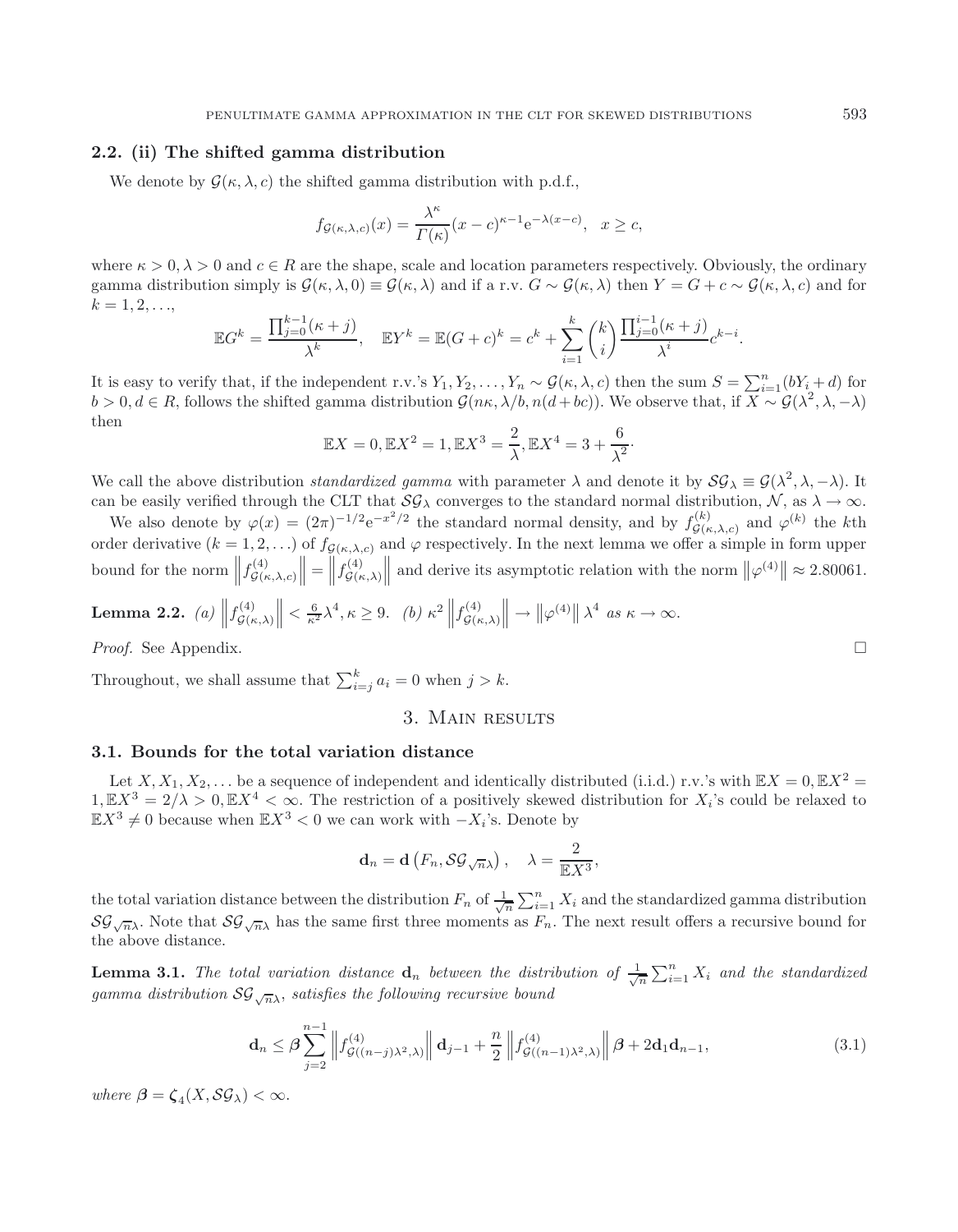*Proof.* Let  $Z_1, Z_2, \ldots$  be a sequence of i.i.d. r.v.'s, independent also of  $X_i$ 's, following the standardized gamma distribution  $\mathcal{SG}_{\lambda}$ . From the triangle inequality we deduce that,

$$
\mathbf{d}_n = \mathbf{d} \left( \sum_{i=1}^n X_i, \sum_{i=1}^n Z_i \right) \leq \sum_{j=1}^n \mathbf{d} \left( W_j + Y_j, W_j + Y_j' \right),
$$

<span id="page-4-1"></span>where  $Y_j = X_j + \sum_{i=j+1}^n Z_i, Y'_j = \sum_{i=j}^n Z_i, W_j = \sum_{i=1}^{j-1} X_i, W'_j = \sum_{i=1}^{j-1} Z_i$ . The r.v.'s  $Y_j, Y'_j$  are independent of  $W_j, W'_j$  and by employing Lemma [2.1\(](#page-2-0)a) we get for  $n \geq 2, j = 1, 2, \ldots, n$ ,

$$
\mathbf{d}_n \leq \sum_{j=1}^n \left( 2\mathbf{d}(Y_j, Y_j')\mathbf{d}(W_j, W_j') + \mathbf{d}(W_j' + Y_j, W_j' + Y_j') \right)
$$
  
=  $2\sum_{j=2}^{n-1} \mathbf{d} \left( X_j + \sum_{i=j+1}^n Z_i, Z_j + \sum_{i=j+1}^n Z_i \right) \mathbf{d}_{j-1} + 2\mathbf{d}_1 \mathbf{d}_{n-1} + \sum_{j=1}^n \mathbf{d} \left( X_j + \sum_{i \in A_{n,j}} Z_i, \sum_{i=1}^n Z_i \right),$  (3.2)

 $\sum_{i=j+1}^{n} Z_i \sim \mathcal{G}((n-j)\lambda^2, \lambda, -(n-j)\lambda)$ , the distances appearing in the sums of [\(3.2\)](#page-4-1) are bounded above as where  $A_{n,j} = \{1,\ldots,n\} - \{j\}$ . Invoking now Lemma [2.1\(](#page-2-0)b) for  $k = 4$ , and taking also into account that follows

<span id="page-4-2"></span>
$$
\mathbf{d}\left(X_j + \sum_{i=j+1}^n Z_i, Z_j + \sum_{i=j+1}^n Z_i\right) \leq \frac{1}{2} \left\| f_{\mathcal{G}((n-j)\lambda^2,\lambda)}^{(4)} \right\| \zeta_4(X_j, Z_j),
$$

$$
\mathbf{d}\left(X_j + \sum_{i \in A_{n,j}} Z_i, \sum_{i=1}^n Z_i\right) \leq \frac{1}{2} \left\| f_{\mathcal{G}((n-1)\lambda^2,\lambda)}^{(4)} \right\| \zeta_4(X_j, Z_j).
$$

The above inequalities, combined with [\(3.2\)](#page-4-1), readily lead to [\(3.1\)](#page-3-0). Finally, since  $\mathbb{E}X_j^i = \mathbb{E}Z_j^i$ ,  $i = 1, 2, 3$ , and  $\mathbb{E} X_j^4 < \infty$  we have that

$$
\beta = \zeta_4(X_j, Z_j) \le \frac{\mathbb{E}X_j^4 + \mathbb{E}Z_j^4}{4!} = \frac{\mathbb{E}X_j^4 + 3 + \frac{6}{\lambda^2}}{4!} < \infty.
$$

Employing Lemma [2.2\(](#page-3-1)a), the above result implies that, for  $\lambda \geq 3$ , the total variation distance  $\mathbf{d}_n$  satisfies the following recursive bound

$$
\mathbf{d}_n \le 6\beta \sum_{j=2}^{n-1} \frac{\mathbf{d}_{j-1}}{(n-j)^2} + 3\beta \frac{n}{(n-1)^2} + 2\mathbf{d}_1 \mathbf{d}_{n-1}, \quad n \ge 2.
$$
 (3.3)

<span id="page-4-3"></span>Using the bounds [\(3.1\)](#page-3-0) or [\(3.3\)](#page-4-2) we can construct recursive upper bounds for  $\mathbf{d}_n$  in terms of  $\mathbf{d}_1 = \mathbf{d}(X, \mathcal{SG}_\lambda)$ and  $\beta = \zeta_4(X, \mathcal{SG}_\lambda)$ . For example from [\(3.3\)](#page-4-2) we can get,

$$
{\bf d}_2 \leq 6\bm{\beta} + 2 {\bf d}_1^2, \ \ {\bf d}_3 \leq \left(\frac{9}{4} + 18 {\bf d}_1\right)\bm{\beta} + 4 {\bf d}_1^3, \ \ {\bf d}_4 \leq \left(6 {\bf d}_1 + 36 \bm{\beta} + 48 {\bf d}_1^2 + \frac{4}{3}\right)\bm{\beta} + 8 {\bf d}_1^4,
$$

and so forth. If, for instance,  $d_1 \leq 0.05$  and  $\beta \leq 0.02$ , then  $d_5 \leq 0.0358$ ,  $d_{10} \leq 0.0134$ ,  $d_{30} \leq 0.0033$ , and  $\mathbf{d}_{100} \leq 0.0009$ . The recursive bound for  $\mathbf{d}_n$  that is derived *via* [\(3.3\)](#page-4-2) is worse (*i.e.* larger) but computationally simpler than the one that follows from  $(3.1)$ . Obviously, a closed form upper bound for  $\mathbf{d}_n$  would be more convenient. Such a bound is offered (under certain conditions) in the next theorem by employing [\(3.3\)](#page-4-2).

<span id="page-4-0"></span>**Theorem 3.2.** *If*  $d_1 = d(X, \mathcal{SG}_\lambda) < 1/8$ ,  $\lambda \geq 3$  *and*  $\varepsilon = \frac{8d_1}{1+\delta d_1} + 27\beta < 1$ , *where*  $\delta = 296/45$ ,  $\beta = \zeta_4(X, \mathcal{SG}_\lambda)$ , *then*

$$
\mathbf{d}_n = \mathbf{d} \left( \frac{1}{\sqrt{n}} \sum_{i=1}^n X_i, \mathcal{SG}_{\sqrt{n}\lambda} \right) \le \frac{n}{(n-1)^2} \frac{3\beta}{(1-\varepsilon)} + \frac{1}{2} (2\mathbf{d}_1)^n \stackrel{\text{def}}{=} \mathbf{D}_n, \quad n \ge 2. \tag{3.4}
$$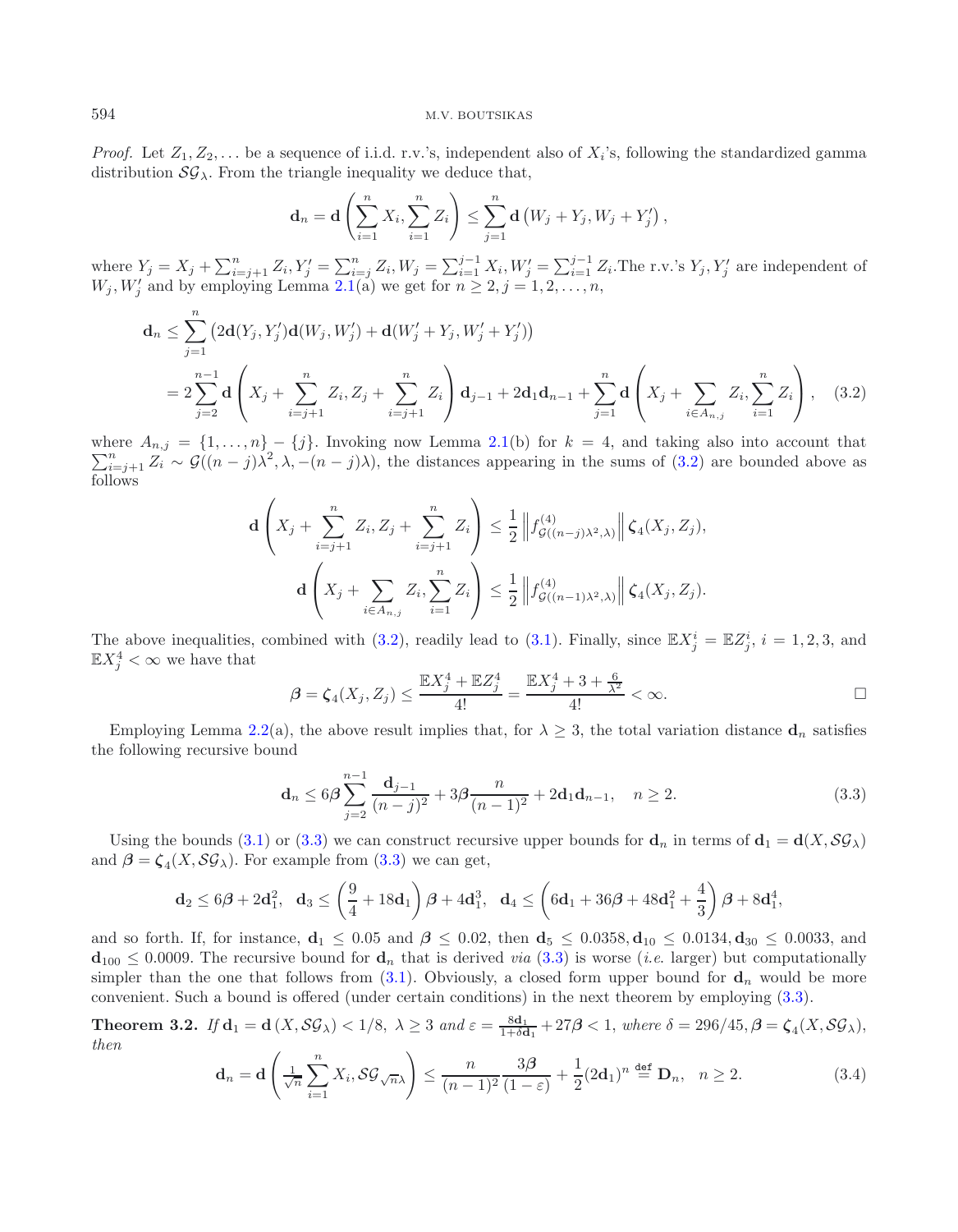*Proof.* We shall use induction. For  $n = 2$ , inequality  $(3.3)$  leads to

<span id="page-5-1"></span><span id="page-5-0"></span>
$$
\mathbf{d}_2 \le 6\boldsymbol{\beta} + 2\mathbf{d}_1^2 \le \frac{6\boldsymbol{\beta}}{1-\varepsilon} + 2\mathbf{d}_1^2 = \mathbf{D}_2 \tag{3.5}
$$

and therefore [\(3.4\)](#page-4-3) is valid for  $n = 2$ . Likewise, for  $n = 3$ , inequality [\(3.3\)](#page-4-2) along with [\(3.5\)](#page-5-0) yields

$$
\mathbf{d}_3 \le 6\boldsymbol{\beta}\mathbf{d}_1 + 2\mathbf{d}_1\mathbf{d}_2 + \frac{9\boldsymbol{\beta}}{4} \le 6\boldsymbol{\beta}\mathbf{d}_1 + 2\mathbf{d}_1(6\boldsymbol{\beta} + 2\mathbf{d}_1^2) + \frac{9\boldsymbol{\beta}}{4}
$$

which is easily verified to be less than or equal to  $D_3$ , and thus [\(3.4\)](#page-4-3) is valid also for  $n = 3$ . Assume now that [\(3.4\)](#page-4-3) holds for  $n = 2, 3, ..., m-1$  ( $m \ge 4$ ). We shall show that it also holds for  $n = m$ . Invoking again [\(3.3\)](#page-4-2) we get

$$
\mathbf{d}_m \leq \frac{6\beta \mathbf{d}_1}{(m-2)^2} + 6\beta \sum_{j=3}^{m-1} \frac{\mathbf{d}_{j-1}}{(m-j)^2} + 2\mathbf{d}_1 \mathbf{d}_{m-1} + \frac{3\beta m}{(m-1)^2},
$$

<span id="page-5-3"></span>and hence, using the induction assumption (*i.e.* replacing all  $\mathbf{d}_n$ ,  $n \leq m-1$  with their upper bound  $\mathbf{D}_n$ ), we get

$$
\mathbf{d}_m \le \frac{6\beta \mathbf{d}_1}{(m-2)^2} + \sum_{j=3}^{m-1} \frac{6\beta}{(m-j)^2} \left( \frac{j-1}{(j-2)^2} \frac{3\beta}{(1-\varepsilon)} + \frac{(2\mathbf{d}_1)^{j-1}}{2} \right) + \frac{\mathbf{d}_1(m-1)}{(m-2)^2} \frac{6\beta}{1-\varepsilon} + \frac{1}{2} (2\mathbf{d}_1)^m + \frac{3\beta m}{(m-1)^2}, m \ge 4,
$$
(3.6)

which is proved to be upper bounded by  $\mathbf{D}_m$  as follows. Initially it will be shown that,

$$
\sum_{j=3}^{m-1} \frac{(2\mathbf{d}_1)^{j-2}}{(m-j)^2} (1-\varepsilon) + \frac{(m-\varepsilon)}{(m-2)^2} \le \frac{4m}{(m-1)^2 (1+\delta \mathbf{d}_1)}.
$$
\n(3.7)

For  $m = 4$ , the above inequality reduces to

$$
2\mathbf{d}_1\left(1-\varepsilon\right) + \frac{4-\varepsilon}{4} \le \frac{16}{9(1+\delta\mathbf{d}_1)},
$$

which, taking also into account that  $\varepsilon \geq \frac{8d_1}{1+\delta d_1}$ , reduces to  $1 + (2\delta - 16)d_1^2 + \delta d_1 \leq 16/9$ . The latter is easily verified to be true for  $d_1 \leq 2^{-3}$ . For  $m \geq 5$ , we invoke Lemma 19 of Boutsikas [\[1\]](#page-14-7) (for  $k = 4$ ), according to which  $\sum_{j=3}^{m-1} 4^{2-j}(m-j)^{-2} \leq 2m(m-1)^{-2}/5, m \geq 5$ . By this inequality and the assumption  $\mathbf{d}_1 \leq 2^{-3}$ , we ascertain that the left part of inequality [\(3.7\)](#page-5-1) is bounded above by

<span id="page-5-2"></span>
$$
\sum_{j=3}^{m-1} \frac{\left(\frac{1}{4}\right)^{j-2}}{(m-j)^2} \left(1-\varepsilon\right) + \frac{m}{(m-2)^2} \le \frac{2m}{5(m-1)^2} \left(1 - \frac{8\mathbf{d}_1}{1+\delta \mathbf{d}_1}\right) + \frac{m}{(m-2)^2}
$$

$$
\le \frac{\left(\frac{2}{5}\left(1 + (\delta - 8)\mathbf{d}_1\right) + \frac{16}{9}\left(1 + \delta \mathbf{d}_1\right)\right)m}{(m-1)^2 \left(1 + \delta \mathbf{d}_1\right)} \le \frac{4m}{(m-1)^2 \left(1 + \delta \mathbf{d}_1\right)},
$$

and thus  $(3.7)$  is valid for all  $m \geq 4$ .

Next, applying the inequality  $\sum_{j=3}^{m-1} \frac{(j-1)}{(m-j)^2(j-2)^2} \leq \frac{9}{2}m(m-1)^{-2}, m \geq 4$  (*cf.* Lem. 18 of Boutsikas [\[1\]](#page-14-7), for  $k = 4$ , we get that, for  $m \geq 4$ ,

$$
\frac{1}{1-\varepsilon} \sum_{j=3}^{m-1} \frac{(j-1)6^2 \beta^2}{2(m-j)^2 (j-2)^2} + \frac{3 \beta m}{(m-1)^2} + \frac{(2d_1)^m}{2} \le \frac{9}{1-\varepsilon} \frac{m6^2 \beta^2}{4(m-1)^2} + \frac{3 \beta m}{(m-1)^2} + \frac{(2d_1)^m}{2}.
$$
 (3.8)

Adding by parts [\(3.7\)](#page-5-1) (after multiplying both sides by  $6\beta d_1/(1-\varepsilon)$ ) and [\(3.8\)](#page-5-2) we finally get that [\(3.6\)](#page-5-3) is bounded above by  $\mathbf{D}_m$  and the proof is completed.  $\Box$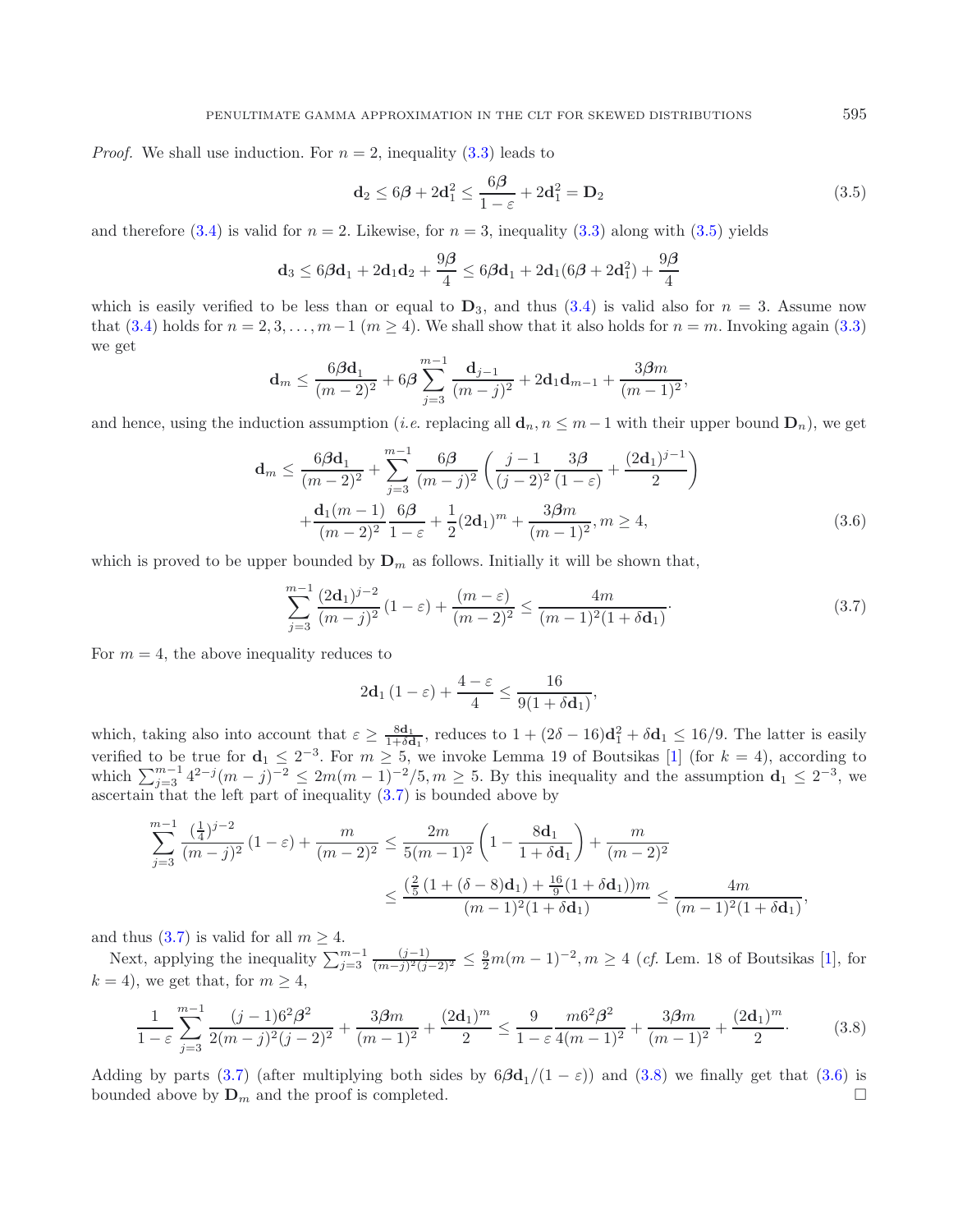**Remark 3.3.** It is worth mentioning that the distance  $\beta = \zeta_4(X, \mathcal{SG}_\lambda)$  appearing in the above expressions can be easily evaluated when  $X \leq_{4-cx} Y$  or  $Y \leq_{4-cx} X$  (*cf.* [\(2.3\)](#page-2-2)), where  $Y \sim \mathcal{SG}_{\lambda}$ , since in this case,

<span id="page-6-1"></span>
$$
\beta = \frac{|\mathbb{E}Y^4 - \mathbb{E}X^4|}{4!} = \frac{1}{4!} \left| 3 + \frac{6}{\lambda^2} - \mathbb{E}X^4 \right| = \frac{1}{8} \left| 1 + \frac{(\mathbb{E}X^3)^2}{2} - \frac{\mathbb{E}X^4}{3} \right|.
$$
 (3.9)

In the following theorem we prove an asymptotic result for the total variation distance between the distribution of  $n^{-1/2} \sum_{i=1}^n X_i$  and  $\mathcal{SG}_{\sqrt{n}\lambda}$  that holds true when the common c.d.f. F of  $X_i$ 's has an absolutely continuous part. Its proof is based on Lemma [3.1](#page-3-2) and Theorem [3.2](#page-4-0) but the additional assumptions imposed in Theorem [3.2](#page-4-0) are no longer necessary. Note that every c.d.f. F can be written in the form  $F = pF_{ac} + (1-p)F_s$ ,  $p \in [0,1]$ where  $F_s$  is a singular c.d.f. (discrete and/or singular continuous) and  $F_{ac}$  is an absolutely continuous c.d.f. A c.d.f. F has an absolutely continuous part when  $p > 0$ .

<span id="page-6-0"></span>**Theorem 3.4.** *If the distribution of* Xi*'s has an absolutely continuous part, then*

<span id="page-6-3"></span><span id="page-6-2"></span>
$$
\limsup_{n\to\infty} n\cdot d\left(\frac{1}{\sqrt{n}}\sum_{i=1}^n X_i, \mathcal{SG}_{\sqrt{n}\lambda}\right) \leq \frac{1}{2} \left\|\varphi^{(4)}\right\| \beta.
$$

*where*  $\beta = \zeta_4(X, \mathcal{SG}_\lambda)$ .

*Proof.* Consider the sequence of i.i.d. r.v.'s  $X_{i,r} = \frac{1}{\sqrt{r}} \sum_{j=(i-1)r+1}^{ir} X_j$ ,  $i = 1, 2, ...$  for some positive integer r. It is easy to verify that  $\mathbb{E} X_{i,r} = 0$ ,  $\mathbb{E} X_{i,r}^2 = 1$ ,  $\mathbb{E} X_{i,r}^3 = 2/\lambda_r > 0$ ,  $\mathbb{E} X_{i,r}^4 < \infty$  where  $\lambda_r = \lambda r^{1/2}$ . Applying [\(3.1\)](#page-3-0) for the sequence of r.v.'s  $X_{1,r}, X_{2,r}, \ldots$  along with Lemma [2.2\(](#page-3-1)a) we get

$$
\mathbf{d}_{m,r} \le 6\beta_r \sum_{j=2}^{m-1} \frac{\mathbf{d}_{j-1,r}}{(m-j)^2} + \left\| f_{\mathcal{G}((m-1)\lambda_r^2,\lambda_r)}^{\left(4\right)} \right\| \frac{m\beta_r}{2} + 2\mathbf{d}_{1,r} \mathbf{d}_{m-1,r}, \quad m \ge 2,
$$
\n(3.10)

where, also using known properties of  $\zeta_4$  (*cf.* [\(2.2\)](#page-2-3)),

$$
\beta_r = \zeta_4(X_{1,r}, \mathcal{SG}_{\lambda_r}) = \zeta_4\left(\frac{1}{\sqrt{r}}\sum_{i=1}^r X_i, \mathcal{SG}_{\sqrt{r}\lambda}\right) \le \frac{\zeta_4(X_1, \mathcal{SG}_{\lambda})}{r} = \frac{\beta}{r},
$$
  

$$
\mathbf{d}_{m,r} = \mathbf{d}\left(\frac{1}{\sqrt{m}}\sum_{i=1}^m X_{i,r}, \mathcal{SG}_{\sqrt{m}\lambda_r}\right) = \mathbf{d}\left(\frac{1}{\sqrt{mr}}\sum_{i=1}^{mr} X_i, \mathcal{SG}_{\sqrt{mr}\lambda}\right) = \mathbf{d}_{mr}, \ m \ge 1.
$$

Moreover, applying Theorem [3.2](#page-4-0) for the sequence  $X_{1,r}, X_{2,r}, \ldots$ , we also get the inequality

<span id="page-6-4"></span>
$$
\mathbf{d}_{n,r} \le \frac{n}{(n-1)^2} \frac{3\beta_r}{(1-\varepsilon_r)} + \frac{1}{2} (2\mathbf{d}_{1,r})^n, \ n \ge 2. \tag{3.11}
$$

provided that  $\varepsilon_r = \frac{8\mathbf{d}_{1,r}}{1+\delta\mathbf{d}_{1,r}} + 27\beta_r < 1$  ( $\delta = 296/45$ ),  $\lambda_r \geq 3$  and  $\mathbf{d}_{1,r} < 1/8$ . Combining now inequalities [\(3.10\)](#page-6-2) and  $(3.11)$  we deduce, for  $m \geq 3$ ,

$$
\mathbf{d}_{m,r} \leq \frac{6\beta_r \mathbf{d}_{1,r}}{(m-2)^2} + 6\beta_r \sum_{j=3}^{m-1} \frac{\frac{(j-1)3\beta_r}{(j-2)^2(1-\varepsilon_r)} + \frac{(2\mathbf{d}_{1,r})^{j-1}}{2}}{(m-j)^2} + \left\| f_{\mathcal{G}((m-1)\lambda_r^2,\lambda_r)}^{\left(4\right)} \right\| \frac{m\beta_r}{2} + 2\mathbf{d}_{1,r} \left( \frac{(m-1)3\beta_r}{(m-2)^2(1-\varepsilon_r)} + \frac{(2\mathbf{d}_{1,r})^{m-1}}{2} \right). \tag{3.12}
$$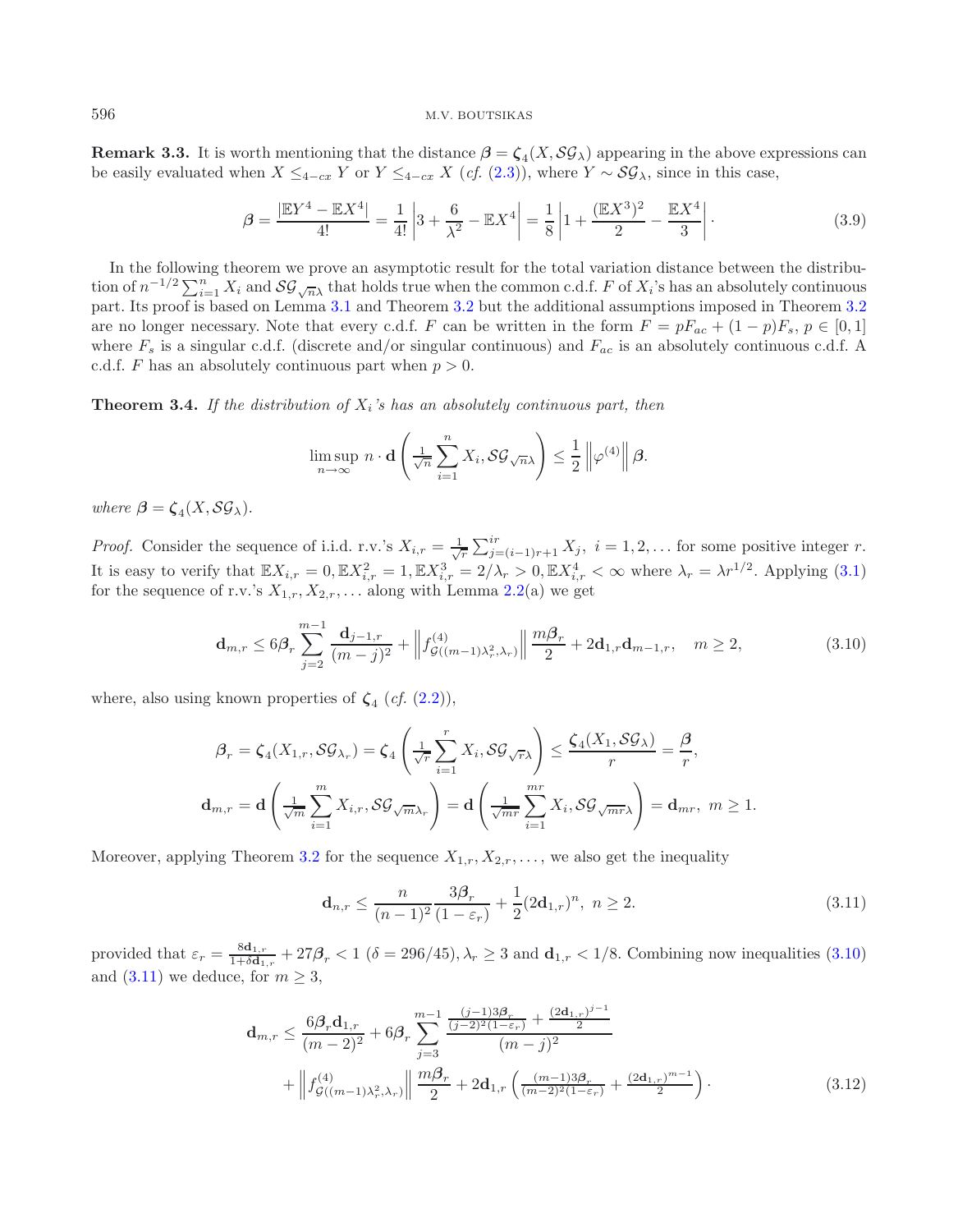<span id="page-7-1"></span>Applying the inequality  $\sum_{j=3}^{m-1} \frac{(j-1)}{(m-j)^2 (j-2)^2} \leq \frac{9}{2} m(m-1)^{-2}, m \geq 4$  (*cf.* Lem. 18 of Boutsikas [\[1](#page-14-7)], for  $k = 4$ ) and taking into account that  $\beta_r = \beta/r$ ,  $\mathbf{d}_{i,r} = \mathbf{d}_{ir}$ ,  $\lambda_r = \lambda\sqrt{r}$ , inequality [\(3.12\)](#page-6-4) readily leads to

<span id="page-7-0"></span>
$$
\mathbf{d}_{mr} \leq \frac{6\mathbf{d}_r \boldsymbol{\beta}}{r(m-2)^2} + \frac{81m\beta^2}{r^2(1-\varepsilon_r)}(m-1)^{-2} + 3\frac{\beta}{r} \sum_{j=3}^{m-1} \frac{(2\mathbf{d}_r)^{j-1}}{(m-j)^2} + \left\| f_{\mathcal{G}((m-1)\lambda^2 r, \lambda\sqrt{r})}(\frac{m\beta}{2r} + \frac{6\mathbf{d}_r(m-1)\beta}{r(m-2)^2(1-\varepsilon_r)} + \frac{(2\mathbf{d}_r)^m}{2},\right\)
$$
(3.13)

for  $m \geq 4, r \geq 1$ , provided that  $\varepsilon_r = \frac{8\mathbf{d}_r}{1+\delta\mathbf{d}_r} + 27\frac{\beta}{r} < 1, \lambda\sqrt{r} \geq 3$  and  $\mathbf{d}_r < 1/8$ .

Observe now that every integer n can be written in the form  $n = mr + j$  with  $m = r = \sqrt{n}$  (the integer part of  $\sqrt{n}$ ) and some integer  $j \in \{0, 1, ..., 2[\sqrt{n}]\}$ . If  $Z_1, Z_2, ...$  is a sequence of i.i.d. r.v.'s, independent also of  $X_i$ 's, following the standardized gamma distribution  $\mathcal{SG}_{\lambda}$  then from the triangle inequality we deduce that,

$$
\mathbf{d}_n = \mathbf{d} \left( \sum_{i=1}^{mr+j} X_i, \sum_{i=1}^{mr+j} Z_i \right) \le \mathbf{d} \left( \sum_{i=1}^{mr+j} X_i, \sum_{i=1}^{mr} Z_i + \sum_{i=mr+1}^{mr+j} X_i \right) + \mathbf{d} \left( \sum_{i=1}^{mr} Z_i + \sum_{i=mr+1}^{mr+j} X_i, \sum_{i=1}^{mr+j} Z_i \right). \tag{3.14}
$$

<span id="page-7-2"></span>Invoking the regularity property of the metric **d** we realize that the first term in the right part of [\(3.14\)](#page-7-0) is less than or equal to  $\mathbf{d}_{mr}$ . Applying also Lemma [2.1\(](#page-2-0)b) for the second term in the right part, and then employing Lemma [2.2\(](#page-3-1)a) (for  $mr\lambda^2 \ge 9$ ) and the subadditivity property of the metric  $\zeta_s$ , we get

<span id="page-7-3"></span>
$$
\mathbf{d}_n \leq \mathbf{d}_{mr} + \frac{1}{2} \left\| f_{\mathcal{G}(mr\lambda^2,\lambda)}^{(4)} \right\| \zeta_4 \left( \sum_{i=mr+1}^{mr+j} X_i, \sum_{i=mr+1}^{mr+j} Z_i \right) \leq \mathbf{d}_{mr} + \frac{3}{(mr)^2} \sum_{i=mr+1}^{mr+j} \zeta_4(X_i, Z_i)
$$
\n
$$
= \mathbf{d}_{mr} + \frac{3j\beta}{(mr)^2}.
$$
\n(3.15)

Notice also that  $\mathbf{d}\left(\frac{1}{\sqrt{r}}\sum_{i=1}^r X_i,\mathcal{N}\right) \to_{r\to\infty} 0$ , provided that  $\mathcal{L}X$  has an absolutely continuous part (see Prokhorov [\[10](#page-14-10)]) and thus, as  $r \to \infty$ ,

$$
\mathbf{d}_{r} = \mathbf{d} \left( \frac{1}{\sqrt{r}} \sum_{i=1}^{r} X_{i}, \mathcal{SG}_{\sqrt{r}\lambda} \right) \leq \mathbf{d} \left( \frac{1}{\sqrt{r}} \sum_{i=1}^{r} X_{i}, \mathcal{N} \right) + \mathbf{d} \left( \mathcal{N}, \mathcal{SG}_{\sqrt{r}\lambda} \right) \to 0. \tag{3.16}
$$

<span id="page-7-4"></span>Therefore, for large enough n such that  $m \geq 4, \varepsilon_r < 1, \lambda \sqrt{r} \geq 3, d_r < 1/8$ , and  $mr\lambda^2 \geq 9$ , where  $m = r = [\sqrt{n}]$ , relations [\(3.13\)](#page-7-1) and [\(3.15\)](#page-7-2) yield

$$
n\mathbf{d}_n \le \frac{6n\mathbf{d}_r\boldsymbol{\beta}}{r(m-2)^2} + \frac{81nm\boldsymbol{\beta}^2}{r^2(1-\varepsilon_r)(m-1)^2} + 3\frac{n\boldsymbol{\beta}}{r} \sum_{j=3}^{m-1} \frac{(2\mathbf{d}_r)^{j-1}}{(m-j)^2} + \left\| f_{\mathcal{G}((m-1)\lambda^2 r, \lambda\sqrt{r})}^{(4)} \right\| \frac{nm\boldsymbol{\beta}}{2r} + \frac{6n\mathbf{d}_r(m-1)\boldsymbol{\beta}}{r(m-2)^2(1-\varepsilon_r)} + \frac{n(2\mathbf{d}_r)^m}{2} + \frac{3nj\boldsymbol{\beta}}{(mr)^2}.
$$
 (3.17)

Using [\(3.16\)](#page-7-3) and the fact that  $m^2 \left\| f_{G((m-1)\lambda^2 r, \lambda \sqrt{r})}^{(4)} \right\| = \lambda^4 r^2 m^2 \left\| f_{G((m-1)\lambda^2 r, 1)}^{(4)} \right\|$  $\left\|\rightarrow_{n\to\infty}\right\| \varphi^{(4)}\right\| (cf.$ Lem. [2.2\(](#page-3-1)b) and relation [\(A.1\)](#page-14-11)), it can be verified that the right part of inequality [\(3.17\)](#page-7-4), tends to  $\frac{1}{2} \|\varphi^{(4)}\| \beta$ as  $n \to \infty$  and hence finally

$$
\limsup_{n \to \infty} n \, \mathbf{d}_n \le \frac{1}{2} \left\| \varphi^{(4)} \right\| \beta.
$$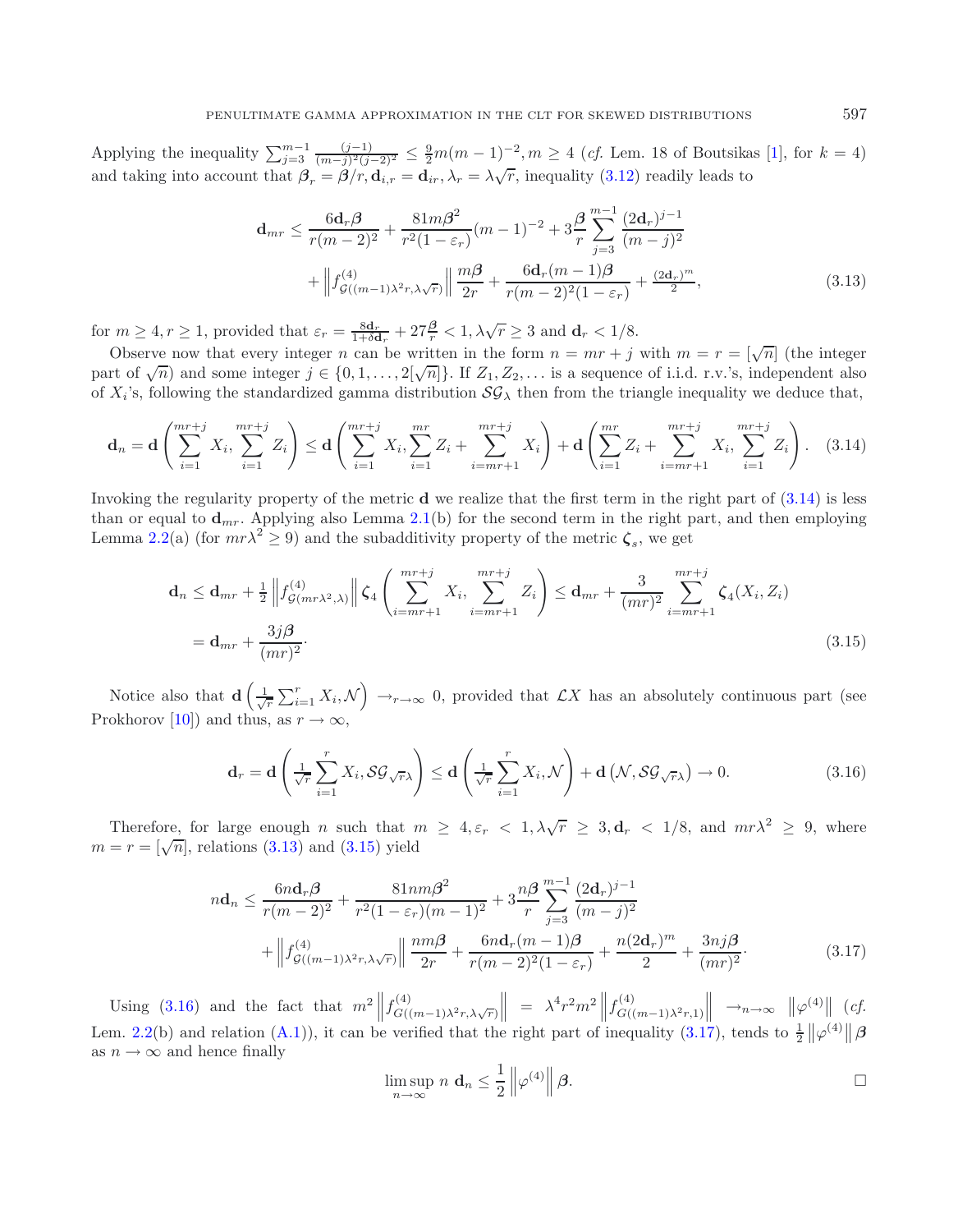From the above theorem it is evident that, when  $\mathcal{L}X$  possesses an absolutely continuous part, the distribution of  $\frac{1}{\sqrt{n}}\sum_{i=1}^n X_i$  approaches  $\mathcal{SG}_{\sqrt{n}\lambda}$ ,  $\lambda = 2/\mathbb{E}X^3$ , and consequently the distribution of the sum  $\sum_{i=1}^n Y_i$  of the nonstandardized  $Y_i = \mu + \sigma X_i$ ,  $i = 1, 2, ..., n$ , can be approximated by  $\mathcal{G}(n\lambda^2, \frac{\lambda}{\sigma}, n\mu - \sigma n\lambda)$  with an approximation error of order  $O(n^{-1})$ . In particular, **d**<sub>n</sub> is asymptotically upper bounded by

$$
\mathbf{D}_n^* = \frac{1}{2n} \left\| \varphi^{(4)} \right\| \beta = \frac{\left\| \varphi^{(4)} \right\|}{16n} \left| 1 + \frac{(\mathbb{E} X^3)^2}{2} - \frac{\mathbb{E} X^4}{3} \right|,
$$

where  $\|\varphi^{(4)}\| \approx 2.8006$ , and the last equality holds true when  $X \leq_{4-cx} \mathcal{SG}_{\lambda}$  or  $X \geq_{4-cx} \mathcal{SG}_{\lambda}$ . It is noteworthy that, at least in the cases treated in the last section, the distance  $\mathbf{d}_n$  is almost equal to its asymptotic bound  $\mathbf{D}_{n}^{*}$ , sometimes even for relatively small values of n (see Tabs. [3,](#page-11-0) [4,](#page-12-0) [5\)](#page-13-0). Note that the closed form upper bound  $\mathbf{D}_n \approx \frac{3}{(1-\varepsilon)n} \boldsymbol{\beta}$  that follows from Theorem [3.2](#page-4-0) is usually 2 to 4 times larger than  $\mathbf{D}_n^*$ .

**Remark 3.5.** In view of the conditions imposed in Theorem [3.2,](#page-4-0) the bound [\(3.4\)](#page-4-3) is valid when  $\lambda \geq 3$  and the distances  $\beta = \zeta_4(X, \mathcal{SG}_\lambda)$  and  $\mathbf{d}_1 = \mathbf{d}(X, \mathcal{SG}_\lambda)$  are relatively small, that is, the distribution  $\mathcal{L}X$  of the summands is relatively close to  $\mathcal{SG}_\lambda$ . However, we can always overcome these requirements as was accomplished in the proof of Theorem [3.4,](#page-6-0) provided that  $\mathcal{L}X$  has an absolutely continuous part. More specifically, we can apply Theorem [3.2](#page-4-0) for the i.i.d. r.v's  $X_{i,r} = \frac{1}{\sqrt{r}} \sum_{j=(i-1)r+1}^{ir} X_j$ ,  $i = 1, 2, \ldots$  for appropriately large r. For these r.v.'s we observe that  $\mathbb{E}X_{i,r} = 0$ ,  $\mathbb{E}X_{i,r}^2 = 1$ ,  $\mathbb{E}X_{i,r}^3 = 2\lambda_r^{-1}$ ,  $\lambda_r = \sqrt{r}\lambda$  and  $\mathbf{d}_{1,r} = \mathbf{d}(X_{i,r}, \mathcal{SG}_{\lambda_r}) = O(r^{-1})$  (*cf.* Thm. [3.4\)](#page-6-0) and  $\beta_r = \zeta_4(X_{i,r}, \mathcal{SG}_{\lambda_r}) \leq \frac{1}{r}\beta$  (see [\(2.2\)](#page-2-3)). Therefore, we can always find r large enough such that  $\mathbf{d}_{1,r} < 1/8, \lambda_r \geq 3$  and  $\varepsilon_r = \frac{8\mathbf{d}_{1,r}}{1+\delta \mathbf{d}_{1,r}} + 27\beta_r < 1$ , and employ Theorem [3.2](#page-4-0) for the sequence  $X_{i,r}, i = 1, 2, \ldots$ , to deduce for  $\mathbf{d}_n$ ,  $n = rm$ , the inequality

<span id="page-8-1"></span>
$$
\mathbf{d}_n = \mathbf{d} \left( \frac{1}{\sqrt{rm}} \sum_{i=1}^{rm} X_i, \ S \mathcal{G}_{\sqrt{rm}} \right) = \mathbf{d} \left( \frac{1}{\sqrt{m}} \sum_{i=1}^{m} X_{i,r}, \ S \mathcal{G}_{\sqrt{m} \lambda_r} \right)
$$
  

$$
\leq \frac{m}{(m-1)^2} \frac{3\beta_r}{(1-\varepsilon_r)} + \frac{1}{2} (2\mathbf{d}_{1,r})^m, \text{ for } m \geq 2.
$$
 (3.18)

### <span id="page-8-2"></span><span id="page-8-0"></span>**3.2. Distribution and quantile approximation**

In this subsection we demonstrate how we can use the above shifted gamma disribution to approximate the c.d.f. and the a-quantile of  $\sum_{i=1}^{n} U_i$ , where  $U_1, U_2, \ldots$  is a sequence of positively skewed i.i.d. r.v.s. Let  $\mu = \mathbb{E}U_i$ ,  $\sigma^2 = \mathbb{V}U_i$ , and  $X_i = (U_i - \mu)/\sigma$ ,  $i = 1, 2, \ldots$  Let also G be a r.v. that follows a  $\mathcal{G}(\lambda_n^2, \lambda_n)$  distribution  $\mu = \pm \sigma_i, \sigma = \sqrt{\sigma}, \text{ and } \lambda_i = (\sigma_i - \mu)/\sigma, i = 1, 2, ...$  Let also G be a r.v. that follows a  $\mathcal{G}(\lambda_n, \lambda_n)$  distribution<br>with  $\lambda_n = \lambda \sqrt{n} = 2\sqrt{n}/\mathbb{E}X^3$ . It follows that  $G - \lambda_n \sim \mathcal{G}(\lambda_n^2, \lambda_n, \lambda_n) = \mathcal{SG}_{\sqrt{n}\lambda}$ . Therefore, i and the properties of the total variation distance (*cf.* preliminaries section) we deduce that, under appropriate conditions,

$$
\left| P \left( g \left( \frac{1}{\sqrt{n}} \sum_{i=1}^{n} X_i \right) \in A \right) - P \left( g \left( G - \lambda_n \right) \in A \right) \right| \le \mathbf{D}_n \tag{3.19}
$$

for every Borel set A and every measurable function g. By choosing  $A = (-\infty, (x - n\mu)/(\sigma\sqrt{n})]$  and  $g(t) = t$ , we readily get from  $(3.19)$  that, for every  $x \in R$ ,

$$
\left| P\left(\sum_{i=1}^{n} U_i \le x\right) - F_{\mathcal{G}(\lambda_n^2, \lambda_n)}\left(\frac{x - n\mu}{\sigma\sqrt{n}} + \lambda_n\right) \right| \le \mathbf{D}_n, \quad \lambda_n = \frac{2\sqrt{n}}{\mathbb{E}X^3},\tag{3.20}
$$

where  $F_{\mathcal{G}(\lambda_n^2,\lambda_n)}$  denotes the c.d.f. of a gamma distribution with shape parameter  $\lambda_n^2$  and scale parameter  $\lambda_n$ . Hence, the c.d.f. of  $\sum_{i=1}^{n} U_i$  can be approximated at x by  $F_{\mathcal{G}(\lambda_n^2,\lambda_n)}((x-n\mu)/(\sigma\sqrt{n})+\lambda_n)$ . Recall that the Thence, the c.d.i. of  $\sum_{i=1}^{\infty} \sigma_i$  can be approximated at x by  $T_{\mathcal{G}(\lambda_n^2,\lambda_n)}(x - n\mu)/(\sigma \sqrt{n}) + \lambda_n$ ). Recall that the corresponding Normal approximation is  $\Phi((x - n\mu)/(\sigma \sqrt{n}))$ . Utilizing the above inequality [\(3.20\)](#page-8-1) we extract an approximation for the a-quantile of  $\sum_{i=1}^{n} U_i$ . Indeed, if we denote by  $x_a$  the upper  $(1-a)$ -level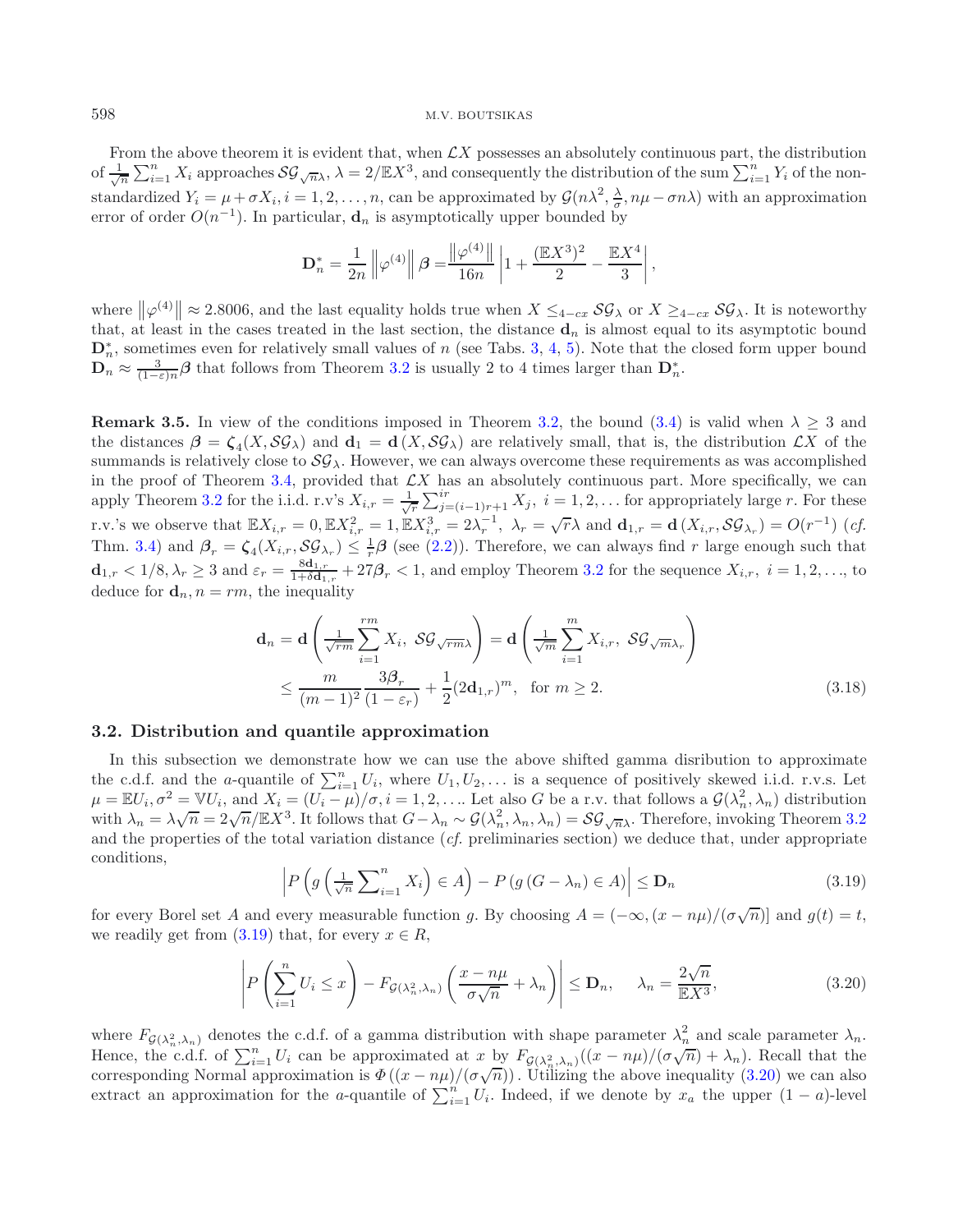<span id="page-9-0"></span>critical point of this distribution, *i.e.*  $P(\sum_{i=1}^{n} U_i \le x_a) = 1 - a$ , then, by setting  $x = x_a$  in [\(3.20\)](#page-8-1) we readily deduce that,

$$
n\mu + \sigma\sqrt{n}\left(F_{\mathcal{G}(\lambda_n^2,\lambda_n)}^{-1}(1-a-\mathbf{D}_n)-\lambda_n\right) \leq x_a \leq n\mu + \sigma\sqrt{n}\left(F_{\mathcal{G}(\lambda_n^2,\lambda_n)}^{-1}(1-a+\mathbf{D}_n)-\lambda_n\right),
$$

where  $F_{\mathcal{G}(\lambda_n^2,\lambda_n)}^{-1}$  is the inverse of the c.d.f.  $F_{\mathcal{G}(\lambda_n^2,\lambda_n)}$ . The above implies that the upper  $(1-a)$ -level critical point (referred to as *Value at Risk* when  $\sum_{i=1}^{n} U_i$  expresses the total loss on a financial portfolio) can be approximated by,

$$
x_a \approx x_a^{SG} = n\mu + \sigma \sqrt{n} \left( F_{\mathcal{G}(\lambda_n^2, \lambda_n)}^{-1} (1 - a) - \lambda_n \right). \tag{3.21}
$$

The respective normal approximation is  $x_a \approx x_a^{\mathcal{N}} = n\mu + \sigma \sqrt{n} z_a$ , where  $z_a = \Phi^{-1}(1-a)$ .

**Example** (Noncentral chi-squared distribution − numerical comparison with the results of Hall [\[6](#page-14-1)])**.** As already noted in the introduction, Hall [\[6](#page-14-1)] has also proposed a penultimate approximation in the CLT, by employing an appropriate (standardized) chi-squared distribution. Hall's approximation yields an error of the same order as our bound,  $\mathbf{D}_n$  (see [\(3.20\)](#page-8-1)), while his approach is based on asymptotic expansions with remainder terms that are expressed *via*  $o(n^{-p})$ . As an application, he proposed an approximation for the quantiles of the noncentral chi-squared distribution and proceeded to a numerical evaluation of his approximation for specific values of the parameters (*cf.* Table 1 in Hall [\[2\]](#page-14-12)). In what follows we shall also treat the same problem in order to illustrate the quantile approximation presented above and also for comparison reasons.

Let  $Z_1, Z_2, \ldots, Z_n$  be independent standard normal r.v.s and set  $U_i = (Z_i + \sqrt{\xi/n})^2, i = 1, 2, \ldots, n$ . It is well-known that the r.v.  $\sum_{i=1}^{n} U_i$  follows a noncentral chi-squared distribution with n degrees of freedom and noncentrality parameter  $\xi > 0$ . It can be easily verified that

$$
\mu = \mathbb{E}U_i = 1 + \frac{\xi}{n}, \quad \sigma^2 = \mathbb{V}U_i = 2\left(1 + \frac{2\xi}{n}\right), \quad \mathbb{E}X_i^3 = \mathbb{E}\left(\frac{U_i - \mu}{\sigma}\right)^3 = \frac{2^{3/2}(1 + 3\xi/n)}{(1 + 2\xi/n)^{3/2}}.
$$

Thus, the upper  $(1 - a)$ -level critical point,  $x_a$ , of the noncentral chi-squared distribution  $(n, \xi)$  can be approximated by (*cf.* [\(3.21\)](#page-9-0)),

$$
x_a^{SG} = n + \xi + \sqrt{2(n+2\xi)} \left( F_{\mathcal{G}(\lambda_n^2, \lambda_n)}^{-1}(1-a) - \lambda_n \right), \quad \lambda_n = \frac{2\sqrt{n}(1+2\xi/n)^{3/2}}{2^{3/2}(1+3\xi/n)}.
$$

We numerically compare the above approximating formula,  $x_a^{SS}$ , with the one proposed by Hall (denoted by  $x_a^H$ ). The corresponding values are shown in Table [1,](#page-10-0) where we have also included the exact value of  $x_a$  (up to 4 decimals) for  $a = 0.1$ . The first four rows of this table are the same as in Hall [\[6](#page-14-1)] (recalculated). The last two rows exhibit the performance of the shifted gamma approximation,  $x_a^{SS}$ , and the usual normal approximation, rows exhibit the per-

In Table [2](#page-10-1) we numerically compare the same quantities, but this time we choose a very small  $a$  in order to show the performance of  $x_a^H$ ,  $x_a^S$  and  $x_a^N$  further in the right tail of the noncentral  $\chi^2$  distribution.

From the above tables it is evident that the shifted gamma approximation,  $x_{a}^{SG}$ , exhibits a very good overall performance in the right tail, also slightly better than  $x_a^H$ . The advantage of  $x_a^H$  is that it relies on the upper critical points of the (central) chi-squared distribution which sometimes are more readily available (*e.g.* when a computer is not ready for use). The second table also shows that the usual normal approximation is remarkably poor at the far right tail of this distribution and in practice should be avoided.

## 4. Applications

### **4.1. The distribution of the sum of lognormal r.v.'s**

As a first simple example we consider the case where the summands follow a lognormal distribution,  $\mathcal{LN}(\mu, \sigma)$ . This distribution appears in numerous applications in various research areas (*e.g.* finance, actuarial theory,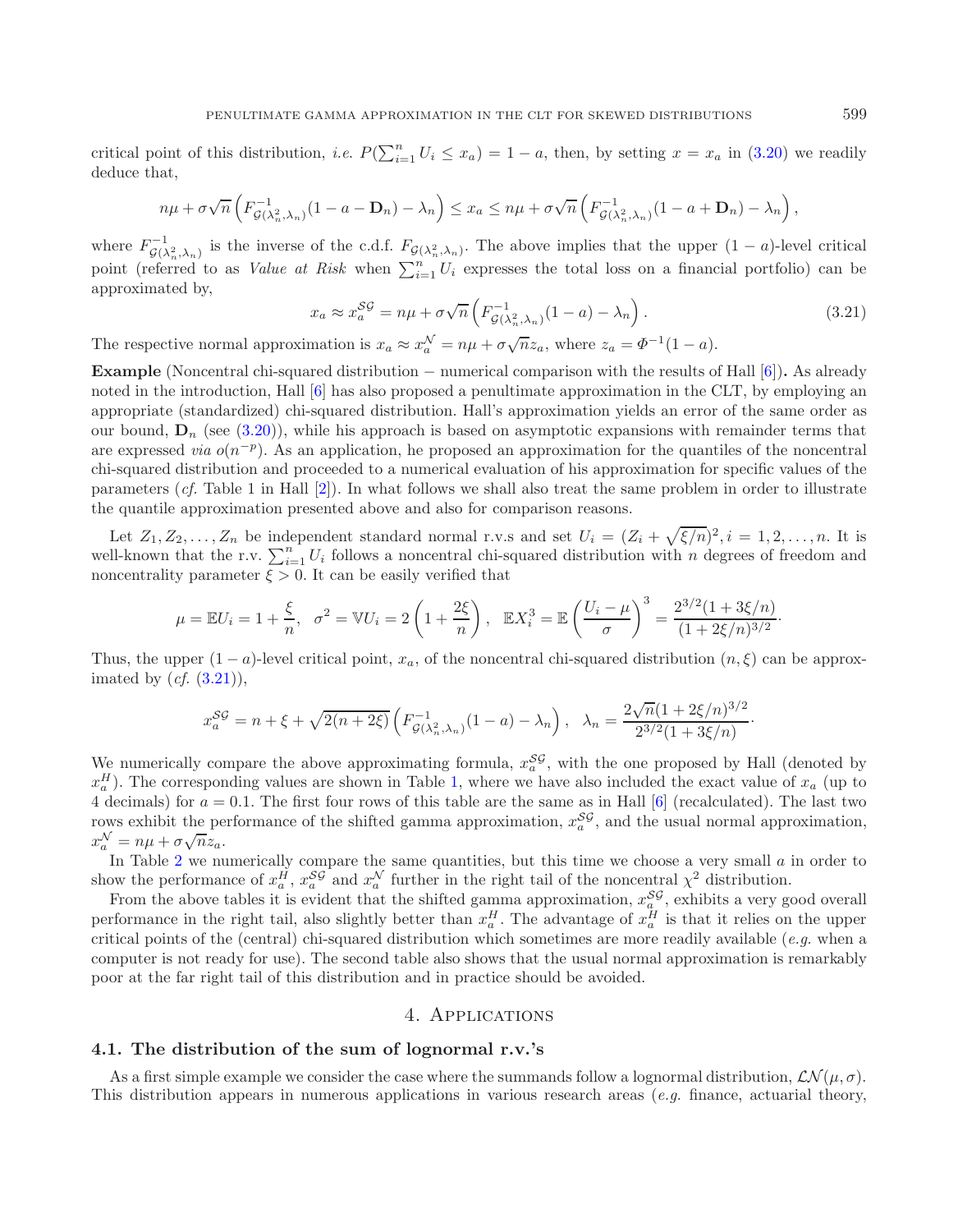| $\,n$                                       | 10                     | 15                     | 20                     | 25                     | 10                     | 15                     | 20                     | 25                     |
|---------------------------------------------|------------------------|------------------------|------------------------|------------------------|------------------------|------------------------|------------------------|------------------------|
|                                             | 2.935                  | 3.599                  | 4.161                  | 4.658                  | 9.432                  | 11.189                 | 12.677                 | 13.992                 |
| $x_a$                                       | 20.4833                | 27.4882                | 34.1692                | 40.6465                | 29.5876                | 37.6969                | 45.3151                | 52.6203                |
| $x_a^H - x_a$                               | $-0.1128$              | $-0.1246$              | 0.0999                 | 0.0750                 | $-0.1493$              | $-0.0564$              | 0.0494                 | $-0.0455$              |
| $- x_a$<br>$x^{\mathcal{N}}_{a}$<br>$- x_a$ | $-0.0128$<br>$-0.3283$ | $-0.0083$<br>$-0.3501$ | $-0.0061$<br>$-0.3629$ | $-0.0047$<br>$-0.3715$ | $-0.0285$<br>$-0.4185$ | $-0.0210$<br>$-0.4274$ | $-0.0166$<br>$-0.4325$ | $-0.0136$<br>$-0.4359$ |

<span id="page-10-1"></span><span id="page-10-0"></span>TABLE 1. Approximating the upper critical points of the noncental  $\chi^2$  distribution,  $a = 0.1$ .

TABLE 2. Approximating the upper critical points of the noncental  $\chi^2$  distribution,  $a = 0.001$ .

| $n, \varepsilon$                | 5, 1      | 10, 2     | 20, 4     | 30, 6     | 40, 8     | 50, 10    | 60. 12    |
|---------------------------------|-----------|-----------|-----------|-----------|-----------|-----------|-----------|
| $x_a$                           | 24.0662   | 34.8901   | 53.675    | 70.8733   | 87.254    | 103.113   | 118.602   |
| $x_a^H - x_a$                   | $-0.3348$ | 0.2689    | $-0.1926$ | $-0.0307$ | 0.0814    | 0.1690    | $-0.0688$ |
| $x_a^{\mathcal{SG}}-x_a$        | 0.0643    | 0.0554    | 0.0443    | 0.0380    | 0.0338    | 0.0308    | 0.0285    |
| $x^{\mathcal{N}}_{a}$<br>$-x_a$ | $-6.5036$ | $-6.5381$ | $-6.5498$ | $-6.5508$ | $-6.5501$ | $-6.5489$ | $-6.5477$ |
|                                 |           |           |           |           |           |           |           |

<span id="page-10-2"></span>reliability theory, telecommunications, biology, hydrology, *etc.*). The distribution of the sum of i.i.d. lognormally distributed r.v.'s has no closed-form analytic expression and therefore an effective approximation seems essential (*e.g.* see Mehta *et al.* [\[8](#page-14-13)], Dufresne [\[5\]](#page-14-14) and the references therein). Lognormal is a skewed distribution and therefore normal approximation may not be so efficient, especially for moderate or small values of n. More formally, we consider independent r.v.'s  $L_1, L_2, \ldots$  with  $L_i \sim \mathcal{LN}(\mu_i, \sigma)$  and p.d.f.

<span id="page-10-3"></span>
$$
f_{\mathcal{LN}(\mu_i,\sigma)}(x) = \frac{1}{x\sqrt{2\pi\sigma^2}} e^{-\frac{(\ln x - \mu_i)^2}{2\sigma^2}}, x > 0.
$$

We shall work with the standardized i.i.d. r.v.'s  $X_i = (L_i - \mathbb{E}L_i)/\sqrt{\mathbb{V}L_i}$ ,  $i = 1, 2, \ldots$  for which we have  $\mathbb{E}X_i =$  $0, \mathbb{E}X_i^2 = 1$  and

$$
\mathbb{E}X_i^3 = (2 + e^{\sigma^2})\sqrt{e^{\sigma^2} - 1} = \frac{2}{\lambda}, \quad \mathbb{E}X_i^4 = -3 + e^{2\sigma^2}(3 + e^{\sigma^2}(2 + e^{\sigma^2})).
$$
\n(4.1)

Note that the distribution of  $X_i$  has only one parameter,  $\sigma$  (does not depend on  $\mu_i$ ). It can be easily checked numerically (at least for  $\sigma < 1$ ) that  $\mathcal{L}X_i \geq_{4-cx} \mathcal{SG}_\lambda$ . Indeed, according to the Karlin–Novikoff criterion (*cf.* Karlin and Novikoff [\[7](#page-14-15)]), the corresponding p.d.f.'s cross each other at most 4 times and after their last crossing (at right) the p.d.f. of  $X_i$  is above the p.d.f. of  $\mathcal{SG}_{\lambda}$ . Thus (*cf.* [3.9\)](#page-6-1),

$$
\beta = \zeta_4(X_i, \mathcal{SG}_\lambda) = \frac{\mathbb{E}X_i^4 - (3 + \frac{6}{\lambda^2})}{4!} = \frac{2e^{4\sigma^2} + e^{3\sigma^2} - 3e^{2\sigma^2}}{2 \cdot 4!}.
$$
\n(4.2)

Employing Theorem [3.4](#page-6-0) we derive that

$$
\limsup_{n \to \infty} n \mathbf{d}_n \le \frac{\left\| \varphi^{(4)} \right\| \beta}{2} = 2e^{\frac{-3 - \sqrt{6}}{2} \frac{e^{\sqrt{6}} \sqrt{3 - \sqrt{6}} + \sqrt{3 + \sqrt{6}}}{\sqrt{\pi/3}} \cdot 2} \cdot \frac{2e^{4\sigma^2} + e^{3\sigma^2} - 3e^{2\sigma^2}}{2 \cdot 4!} = n \mathbf{D}_n^*,
$$
\n(4.3)

and therefore  $\mathbf{D}_n^*$  is a simple in form asymptotic bound for  $\mathbf{d}_n = \mathbf{d}(n^{-1/2} \sum_{i=1}^n X_i, \mathcal{SG}_{\sqrt{n}\lambda}), \lambda = 2/\mathbb{E}X_i^3$ . Hence, when  $\mu_i = \mu$ , the distribution of  $\sum_{i=1}^n L_i$  can be approximated by  $\mathcal{G}(n\lambda^2, \lambda/\sigma_L, n\mu_L - n\lambda\sigma_L)$ , where  $\mu_L = \mathbb{E}L_i = e^{\mu + \sigma^2/2}$ , and  $\sigma_L = \sqrt{\mathbb{V}L_i} = \sqrt{e^{\sigma^2} - 1}e^{\mu + \sigma^2/2}$ . If, for example,  $\sigma = 0$ compute that  $\mathcal{SG}_{\sqrt{n}} \approx \mathcal{SG}_{6.26}$ , and  $\mathbf{D}_n^* \approx 0.0050$  while the corresponding distance from the normal distribution is  $\mathbf{d}_n^{\mathcal{N}} = \mathbf{d}(n^{-1/2} \sum_{i=1}^n X_i, \mathcal{N}) \approx 0.0519 \ (cf. \text{ Eq. (1.1)})$  $\mathbf{d}_n^{\mathcal{N}} = \mathbf{d}(n^{-1/2} \sum_{i=1}^n X_i, \mathcal{N}) \approx 0.0519 \ (cf. \text{ Eq. (1.1)})$  $\mathbf{d}_n^{\mathcal{N}} = \mathbf{d}(n^{-1/2} \sum_{i=1}^n X_i, \mathcal{N}) \approx 0.0519 \ (cf. \text{ Eq. (1.1)})$ .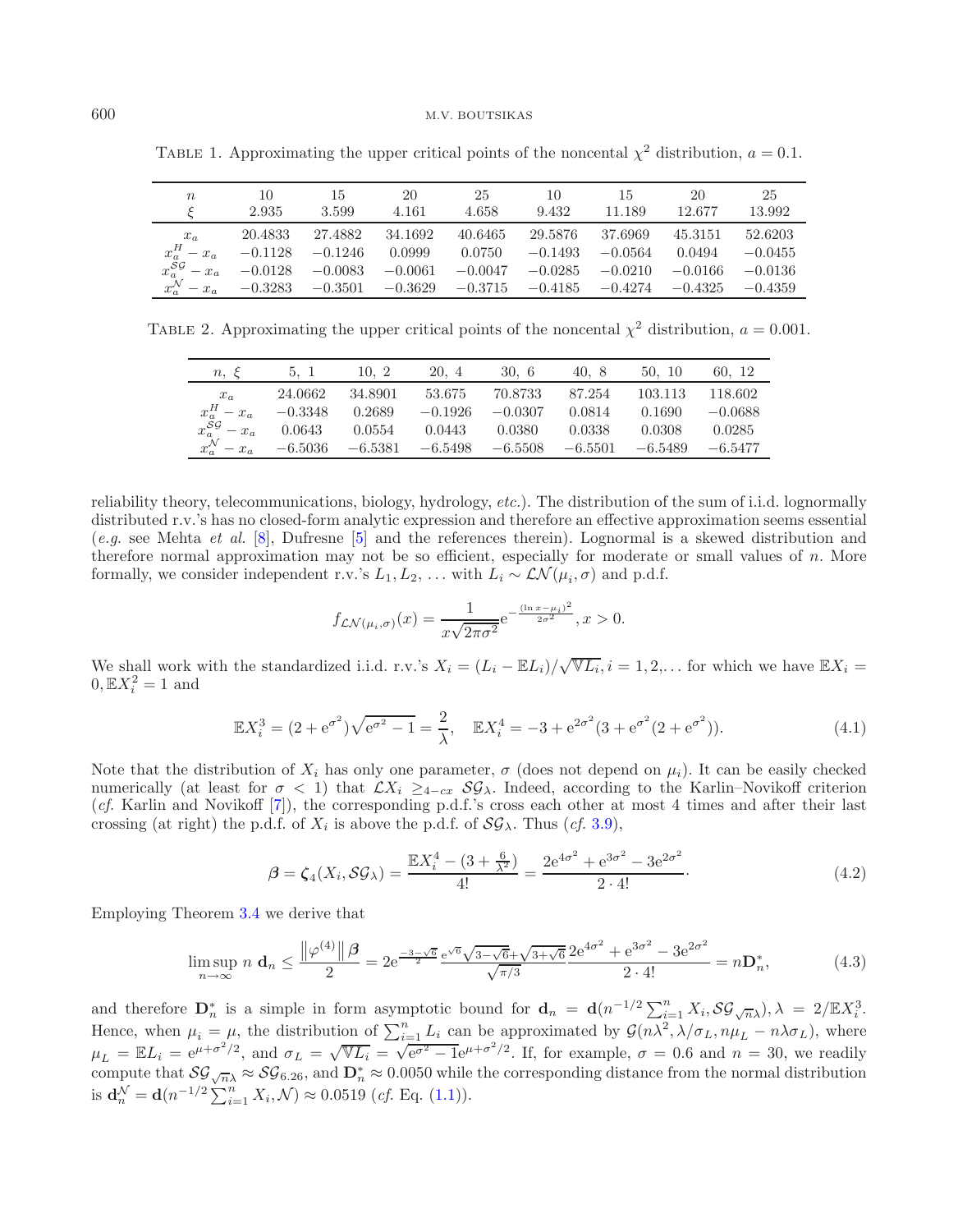| $\boldsymbol{n}$ | $\mathbf{d}^{\mathcal{N}}_n$ | $\mathbf{d}_n$ | $\mathbf{D}_n$ | $\mathbf{D}_n^*$ | $\hat{x}_a$ | $-x_a^{\mathcal{SG}}$<br>$\hat{x}_a$ |       |
|------------------|------------------------------|----------------|----------------|------------------|-------------|--------------------------------------|-------|
| $\overline{2}$   | 0.0542657                    | 0.0032673      | 0.0341953      | 0.0032769        | 3.135       | 0.012                                | 0.194 |
| $\overline{4}$   | 0.0385001                    | 0.0016331      | 0.0075798      | 0.0016384        | 5.546       | 0.009                                | 0.191 |
| 8                | 0.0272744                    | 0.0008174      | 0.0027844      | 0.0008192        | 10.151      | 0.006                                | 0.188 |
| 16               | 0.0193058                    | 0.0004091      | 0.0012127      | 0.0004096        | 19.056      | 0.004                                | 0.185 |
| 32               | 0.0136576                    | 0.0002046      | 0.0005678      | 0.0002048        | 36.433      | 0.003                                | 0.184 |
| 64               | 0.0096598                    | 0.0001023      | 0.0002750      | 0.0001024        | 70.573      | 0.004                                | 0.185 |
| 128              | 0.0068314                    | 0.0000512      | 0.0001353      | 0.0000512        | 137.97      | $-0.002$                             | 0.179 |

<span id="page-11-0"></span>TABLE 3. Approximation error estimates ( $\sigma = 0.2$ ), and upper critical points ( $a = 0.001$ ).

Furthermore, should we wish to construct an explicit upper bound for  $\mathbf{d}_n$  we can use Theorem [3.2.](#page-4-0) For this purpose we need to compute the value of  $\mathbf{d}_1 = \mathbf{d}(X_1, \mathcal{SG}_\lambda)$ . For illustration purposes we shall examine two cases: (i)  $\sigma = 0.2$  (where Thm. [3.2](#page-4-0) is readily applicable) and (ii)  $\sigma = 0.5$  (where we have to follow the procedure described in Rem. 3.5).

(i) For  $\sigma = 0.2$ , we compute  $\lambda \approx 3.25577$  (*cf.* [\(4.1\)](#page-10-2)),  $\beta \approx 0.00468036$  (*cf.* [\(4.2\)](#page-10-3)),  $\mathbf{d}_1 \approx 0.0065625$  (*cf.* [\(2.1\)](#page-2-1)) and  $\varepsilon = 8d_1(1 + \frac{296}{45}d_1)^{-1} + 27\beta \approx 0.176698 < 1.$  Since  $\varepsilon < 1, \lambda > 3$  and  $d_1 < 1/8$ , we can apply Theorem [3.2,](#page-4-0) and get

$$
\mathbf{d}_n = \mathbf{d} \left( \frac{1}{\sqrt{n}} \sum_{i=1}^n X_i, \ \mathcal{SG}_{\sqrt{n}\lambda} \right) \le \mathbf{D}_n = \frac{n}{(n-1)^2} \frac{3\beta}{(1-\varepsilon)} + \frac{(2\mathbf{d}_1)^n}{2}, \ \ n \ge 2.
$$

The performance of the above bound,  $\mathbf{D}_n$ , is shown in Table [3,](#page-11-0) where we have also included the asymptotic upper bound  $\mathbf{D}_n^* \approx 0.00655391 \times n^{-1}$ , as well as the exact values of the distances  $\mathbf{d}_n$  and  $\mathbf{d}_n^{\mathcal{N}}$ , which were evaluated numerically (*via* numerical integration of the n-fold convolution integral). In order to show the performance of the shifted gamma approximation at the far right tail of the distribution, we present in the same table the Monte Carlo estimated values,  $\hat{x}_a$ , of the upper 99.9%-level critical point  $x_a$  of the distribution of  $\sum_{i=1}^{n} L_i$  for  $\mu_i = 0, \sigma = 0.2$  (based on 10<sup>6</sup> samples), along with its shifted gamma  $(x_a^{\mathcal{SG}},$ *cf.* [\(3.21\)](#page-9-0)) and its usual normal approximation  $(x_a^{\mathcal{N}})$ . Note that when  $\sum_{i=1}^n L_i$  expresses the total loss on a portfolio of n financial assets,  $x_a$  is also referred to as Value at Risk. The approximation through the chi-square distribution suggested by Hall [\[6](#page-14-1)] is almost identical to  $x_a^{SG}$  (they differ only beyond the 2nd decimal place) and thus it is not included in the table. All computations were performed using Wolfram Mathematica Software.

(ii) For  $\sigma = 0.5$ , we similarly compute  $\lambda \approx 1.14273$ ,  $\beta \approx 0.0543208$ ,  $\mathbf{d}_1 \approx 0.087255$  and  $\varepsilon \approx 1.91016$ . In this case we cannot apply directly Theorem [3.2](#page-4-0) since  $\varepsilon > 1$  and  $\lambda < 3$ . According to Remark 3.5 we can overcome this by considering the r.v.'s  $X_{i,r} = r^{-1/2} \sum_{j=(i-1)r+1}^{ir} X_j$ ,  $i = 1, 2, \ldots$ . By choosing  $r = 8$  we have that

$$
\lambda_r = \lambda r^{1/2} \approx 3.23214, \quad \mathbf{d}_{1,r} = \mathbf{d}\left(X_{1,r}, \mathcal{SG}_{\lambda_r}\right) \approx 0.008691, \quad \beta_r = \frac{\beta}{r} \approx 0.0067901
$$

and thus  $\varepsilon_r \approx 0.249101$ . Now the conditions  $\varepsilon_r < 1$ ,  $\lambda_r > 3$ ,  $\mathbf{d}_{1,r} < 1/8$  are satisfied for the sequence  $X_{1,r}, X_{2,r}, \ldots$ , and Theorem [3.2](#page-4-0) leads to  $(cf. (3.18))$  $(cf. (3.18))$  $(cf. (3.18))$ 

$$
\mathbf{d}_n \le \mathbf{D}_{m,r} = \frac{m}{(m-1)^2} \frac{3\beta}{(1-\varepsilon_r)r} + \frac{1}{2} (2\mathbf{d}_{1,r})^m, \ \ n = mr, \ \ m \ge 2.
$$

Similarly to (i) we construct the following Table [4.](#page-12-0)

From Tables [3](#page-11-0) and [4](#page-12-0) we observe that the asymptotic upper bound  $D_n^*$  is very close to the true value of  $d_n$ even for small values of  $n$ . It is evident that the n-fold convolution of the lognormal distribution can be efficiently approximated by the standardized gamma distribution  $\mathcal{SG}_{\lambda}$  with  $\lambda = 2(\mathbb{E}X_i^3)^{-1} = 2(2 + e^{\sigma^2})^{-1}(e^{\sigma^2} - 1)^{-1/2}$ , while the normal approximation performs rather poorly. The performance of the approximation  $x_a^{SS}$  for the upper 99.9%-level critical point  $x_a$  seems also quite satisfactory, much superior to  $x_a^N$ .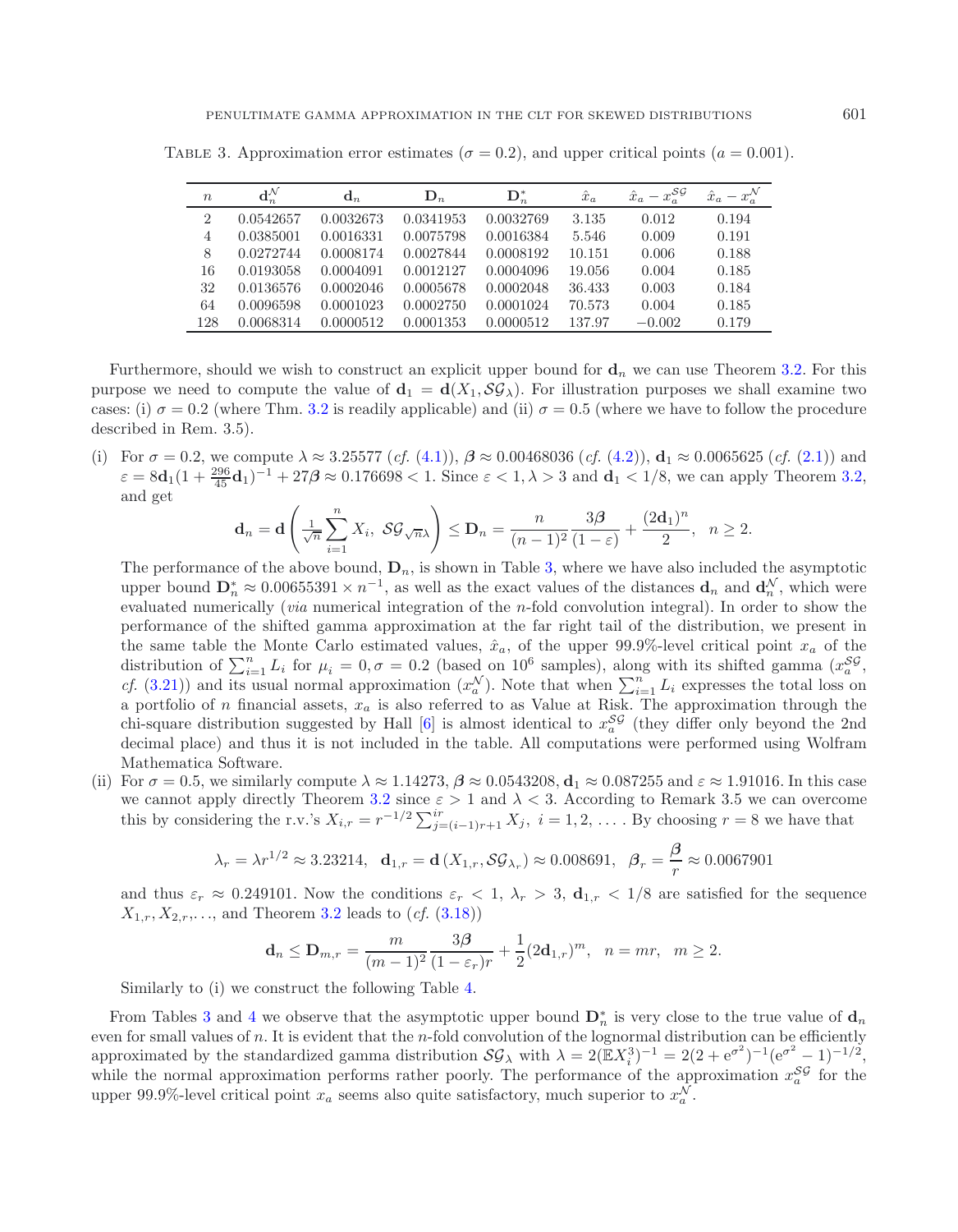| $n=mr$ |           | $\mathbf{a}_n$ | $\mathbf{D}_{m.r}$ | $\mathbf{D}_n^*$ | $\hat{x}_a$ | $x - x_{\alpha}^{\mathcal{SG}}$<br>$\hat{x}_a$ | $\hat{x}_a - x_a^{\mathcal{N}}$ |
|--------|-----------|----------------|--------------------|------------------|-------------|------------------------------------------------|---------------------------------|
| 16     | 0.0540407 | 0.0044506      | 0.0544068          | 0.0047540        | 27.26       | 0.14                                           | 1.67                            |
| 32     | 0.0385208 | 0.0022781      | 0.0120569          | 0.0023770        | 48.48       | 0.14                                           | 1.66                            |
| 64     | 0.0273708 | 0.0011591      | 0.0044290          | 0.0011885        | 89.05       | 0.08                                           | 1.60                            |
| 128    | 0.0193924 | 0.0005846      | 0.0019290          | 0.0005942        | 167.73      | 0.06                                           | 1.57                            |

<span id="page-12-0"></span>TABLE 4. Approximation error estimates ( $\sigma = 0.5$ ), and upper critical points ( $a = 0.001$ ).

## **4.2. The distribution of the sum of Pareto r.v.'s**

In this example we consider the case where the independent summands follow a Pareto distribution  $Pa(\alpha)$ with p.d.f.

$$
f(x) = \frac{\alpha}{x^{\alpha+1}}, \ x > 1.
$$

This distribution appears in many applications (economics, actuarial theory, hydrology, reliability theory, *etc.*). It is also used to model the tail of heavy tailed distributions in extreme value theory. For example, peaks over high thresholds of heavy tailed r.v.'s (having regularly varying tails with index  $-\alpha$ ) follow asymptotically (when the threshold tends to infinity) a Pareto distribution with parameter  $\alpha$ . Thus, the sum of exceedances of i.i.d. heavy tailed r.v.'s above a high threshold can be considered as a sum of i.i.d. Pareto r.v.'s. The kth order moment of  $Pa(\alpha)$  is finite only when  $k < \alpha$  and therefore we assume  $\alpha > 4$  so that  $Pa(\alpha)$  possesses finite first four moments. Note that, when  $0 < \alpha < 2$ , the distribution of the sum of Pareto r.v.'s is usually approximated through the generalized CLT by a  $\alpha$ -stable distribution (*e.g.* see Zaliapin, Kagan and Schoenberg [\[16](#page-14-16)] and the references therein) while for  $\alpha$  integer the distribution of this sum can be approximated by inverting its Laplace transform (see Ramsay [\[13](#page-14-17)]).

In what follows we will examine a penultimate gamma distribution approximation when  $\alpha > 4$ . Let  $Y, Y_1, Y_2, \ldots$ , be independent r.v.'s following a  $Pa(\alpha)$  distribution. The moments of Y are  $EY^k = \frac{\alpha}{\alpha - k}, k < \alpha$ . We shall work with the standardized r.v.'s  $X_i = (Y_i - \mathbb{E}Y_i)/\sqrt{\mathbb{V}Y_i}$ . Obviously,  $\mathbb{E}X_i = 0, \mathbb{E}X_i^2 = 1$  and also

$$
\mathbb{E}X_i^3 = \frac{2(\alpha+1)\sqrt{\alpha-2}}{\sqrt{\alpha}(\alpha-3)} = \frac{2}{\lambda}, \quad \mathbb{E}X_i^4 = \frac{3(\alpha-2)(2+\alpha+3\alpha^2)}{\alpha(\alpha-3)(\alpha-4)}.
$$

Again, it can be easily checked numerically (at least for  $\alpha < 10$ ) that  $\mathcal{SG}_{\lambda} \geq_{4-cx} \mathcal{L}X_i$ . Therefore,

$$
\beta = \zeta_4(X_i, \mathcal{SG}_{\lambda}) = \frac{\mathbb{E}X^4 - (3 + \frac{6}{\lambda^2})}{4!} = \frac{(\alpha - 1)^3}{2(\alpha - 4)(\alpha - 3)^2 \alpha}.
$$

We can now approximate  $\frac{1}{\sqrt{n}}\sum_{i=1}^n X_i$  by  $\mathcal{SG}_{\sqrt{n}\lambda}$ , or equivalently, the sum  $\sum_{i=1}^n Y_i$  of Pareto  $Pa(\alpha)$  r.v.'s can be approximated by the shifted gamma distribution

$$
\mathcal{G}\left(n\lambda^2, \frac{\lambda}{\sqrt{\mathbb{V}Y}}, n\mathbb{E}Y - n\lambda\sqrt{\mathbb{V}Y}\right) = \mathcal{G}\left(\frac{n\alpha(\alpha-3)^2}{(\alpha+1)^2(\alpha-2)}, \frac{(\alpha-3)(\alpha-1)}{(\alpha+1)}, \frac{n\alpha(\alpha-1)}{(\alpha+1)(\alpha-2)}\right)
$$

and the value of their distance, **d**<sub>n</sub>, can approximated by the asymptotic upper bound  $\mathbf{D}_n^* = \frac{1}{2} \left\| \varphi^{(4)} \right\| \beta/n$  (*cf.*) Thm. [3.4\)](#page-6-0). This approximation is demonstrated in Table [5](#page-13-0) for  $\alpha = 7$ , where we have also included the exact values of the distances  $d_n$  and  $d_n^N$ , which, as in the previous application, were evaluated numerically using Wolfram Mathematica Software. In the same table, we also present the Monte Carlo estimated values  $\hat{x}_a$  of the upper 99.9% -level critical points of  $\sum_{i=1}^{n} Y_i$  (using 10<sup>6</sup> generated samples), along with its shifted gamma  $(x_a^{SS},$ *cf.* [\(3.21\)](#page-9-0)) and normal approximation  $(x_a^N)$ . As was expected, the shifted gamma approximation outperforms the usual normal approximation.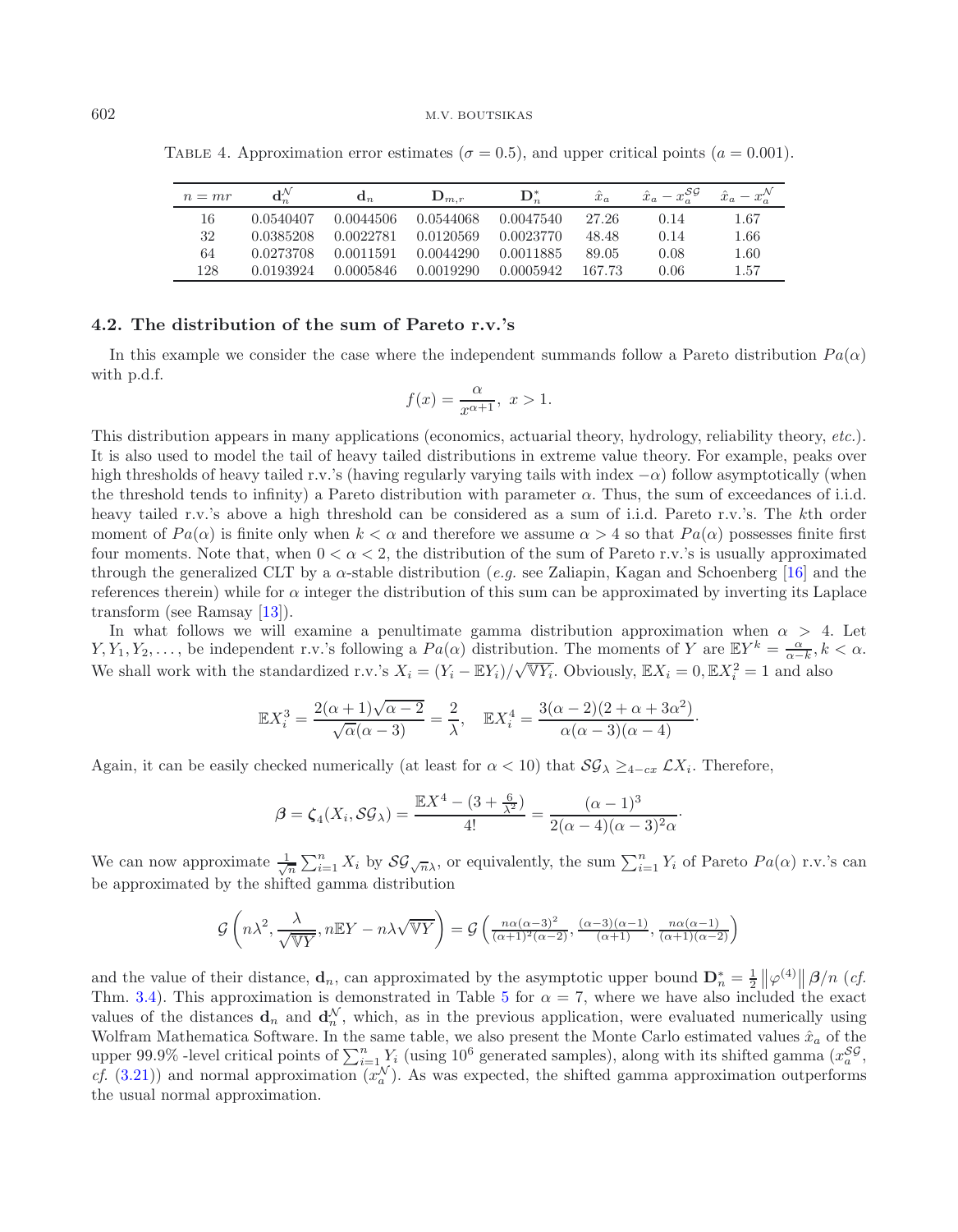$n$  **d**<sup>N</sup><sub>n</sub>  $\mathbf{d}_n$  **D**<sup>∗</sup><sub>n</sub>  $\hat{x}_a$   $\hat{x}_a - x_a^{\mathcal{SG}}$  $\hat{x}_a - x_a^N$ 2 0.26703 0.19665 0.22504 4.19 0.07 0.99 4 0.18897 0.08293 0.11252 6.96 0.13 1.07 8 0.13514 0.03696 0.05625 12.16 0.15 1.10 16 0.09785 0.01876 0.02812 22.22 0.15 1.11 32 0.07076 0.00997 0.01406 41.90 0.16 1.12

64 0.05093 0.00539 0.00703 80.64 0.14 1.10

<span id="page-13-0"></span>TABLE 5. Approximation error estimates ( $\alpha = 7$ ), and upper critical points ( $a = 0.001$ ).

Finally an explicit upper bound for  $\mathbf{d}_n$  can be derived *via* Theorem [3.2](#page-4-0) (and *e.g.*  $\alpha = 7$ ) by considering the r.v.'s  $X_{1,r}, X_{2,r}, \ldots$  since **d**<sub>1</sub> ≈ 0.362 > 1/8 (*cf.* Rem. 3.5). By choosing  $r = 32$  we compute

$$
\lambda_r = \lambda r^{1/2} \approx 3.34664, \ \mathbf{d}_{1,r} \approx 0.00997937, \ \beta_r = \frac{\beta}{r} \approx \frac{0.321429}{32}, \ \varepsilon_r \approx 0.346123.
$$

From Theorem [3.2](#page-4-0) we get  $(n = mr)$ 

$$
\mathbf{d}_n \le \frac{m}{(m-1)^2} \frac{3\frac{\beta}{r}}{(1-\varepsilon_r)} + \frac{1}{2} (2\mathbf{d}_{1,r})^m \approx 0.046085 \frac{m}{(m-1)^2}, \quad m \ge 2. \tag{4.4}
$$

### Appendix A.

*Proof of Lemma [2.2.](#page-3-1)* The fourth derivative of the p.d.f. of  $\mathcal{G}(\gamma + 1, 1)$  is equal to

$$
f_{\mathcal{G}(\gamma+1,1)}^{(4)}(x) = g_{\gamma}(x) f_{\mathcal{G}(\gamma+1,1)}(x), \text{ where } g_{\gamma}(x) = \frac{(\gamma-3)(\gamma-2)(\gamma-1)\gamma-4(\gamma-2)(\gamma-1)\gamma x+6(\gamma-1)\gamma x^2-4\gamma x^3+x^4}{x^4}.
$$

An analytical form of  $|| f_{\mathcal{G}(\gamma+1,1)}^{(4)}||$ An analytical form of  $||f_{\mathcal{G}(\gamma+1,1)}^{(4)}||$  can be expressed *via* the roots  $\rho_{\gamma,i}$ ,  $i = 1, 2, 3, 4$ , of the polynomial in x at the nominator of  $g_{\gamma}$ . The explicit form of these roots is

$$
\rho_{\gamma,i} = \gamma + r_i \sqrt{\gamma + c_{\gamma}} + u_i \sqrt{2\gamma - c_{\gamma} + \frac{r_i 2\gamma}{\sqrt{\gamma + c_{\gamma}}}}, \text{ where } c_{\gamma} = -\frac{\gamma}{b_{\gamma}} + \frac{\gamma^2}{b_{\gamma}} + \frac{b_{\gamma}}{2},
$$

 $b_{\gamma} = 2^{1/3}(\gamma^3 - \gamma^2 + \sqrt{(2 - \gamma)(\gamma - 1)^2 \gamma^3})^{1/3}$  and  $(r_i, u_i)$  equals to  $(-1, -1), (-1, 1), (1, -1), (1, 1)$  for  $i = 1, 2, 3, 4$ respectively. By denoting  $\rho_{\gamma,0} = 0, \rho_{\gamma,5} = \infty$ , we can express  $\left| \int_{\mathcal{G}(\gamma+1,1)}^{(4)}$ || as follows,

$$
\left\|f_{\mathcal{G}(\gamma+1,1)}^{(4)}\right\| = \int_0^\infty \left|f_{\mathcal{G}(\gamma+1,1)}^{(4)}(x)\right| \mathrm{d}x = \sum_{i=1}^5 (-1)^{i+1} \int_{\rho_{\gamma,i-1}}^{\rho_{\gamma,i}} f_{\mathcal{G}(\gamma+1,1)}^{(4)}(x) \mathrm{d}x = 2 \sum_{i=1}^4 (-1)^{i+1} f_{\mathcal{G}(\gamma+1,1)}^{(3)}(\rho_{\gamma,i}).
$$

Unfortunately, the above complicated form cannot be easily upper bounded for all  $\gamma$ . We shall use an alternative way to find a bound for large  $\gamma$ . If a r.v.  $Z \sim \mathcal{G}(\gamma + 1, 1)$ , and  $\gamma \geq 8$  then,

$$
\left\| f_{\mathcal{G}(\gamma+1,1)}^{(4)} \right\| = \int_0^\infty \left| f_{\mathcal{G}(\gamma+1,1)}^{(4)}(x) \right| dx = \int_0^\infty \left| g_\gamma(x) \right| f_{\mathcal{G}(\gamma+1,1)}(x) dx = \mathbb{E} \left| g_\gamma(Z) \right| \le \left( \mathbb{E} g_\gamma(Z)^2 \right)^{1/2}
$$

$$
= \left( \frac{24(5+\gamma)(42+\gamma(37+\gamma))}{(\gamma-1)\cdots(\gamma-7)} \right)^{1/2} < \frac{6}{(\gamma+1)^2},
$$